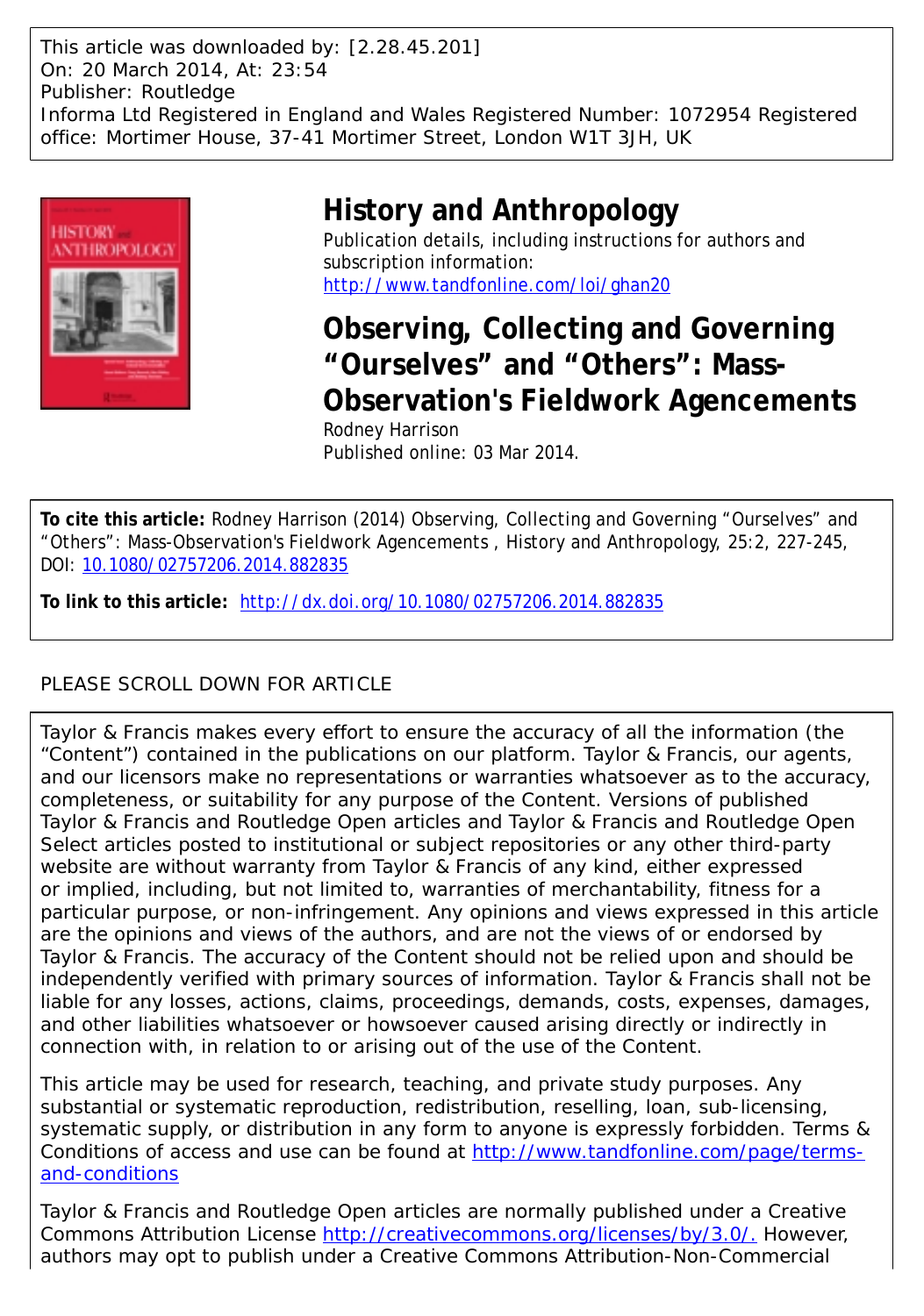License<http://creativecommons.org/licenses/by-nc/3.0/> Taylor & Francis and Routledge Open Select articles are currently published under a license to publish, which is based upon the Creative Commons Attribution-Non-Commercial No-Derivatives License, but allows for text and data mining of work. Authors also have the option of publishing an Open Select article under the Creative Commons Attribution License [http://](http://creativecommons.org/licenses/by/3.0/.) [creativecommons.org/licenses/by/3.0/.](http://creativecommons.org/licenses/by/3.0/.)

**It is essential that you check the license status of any given Open and Open Select article to confirm conditions of access and use.**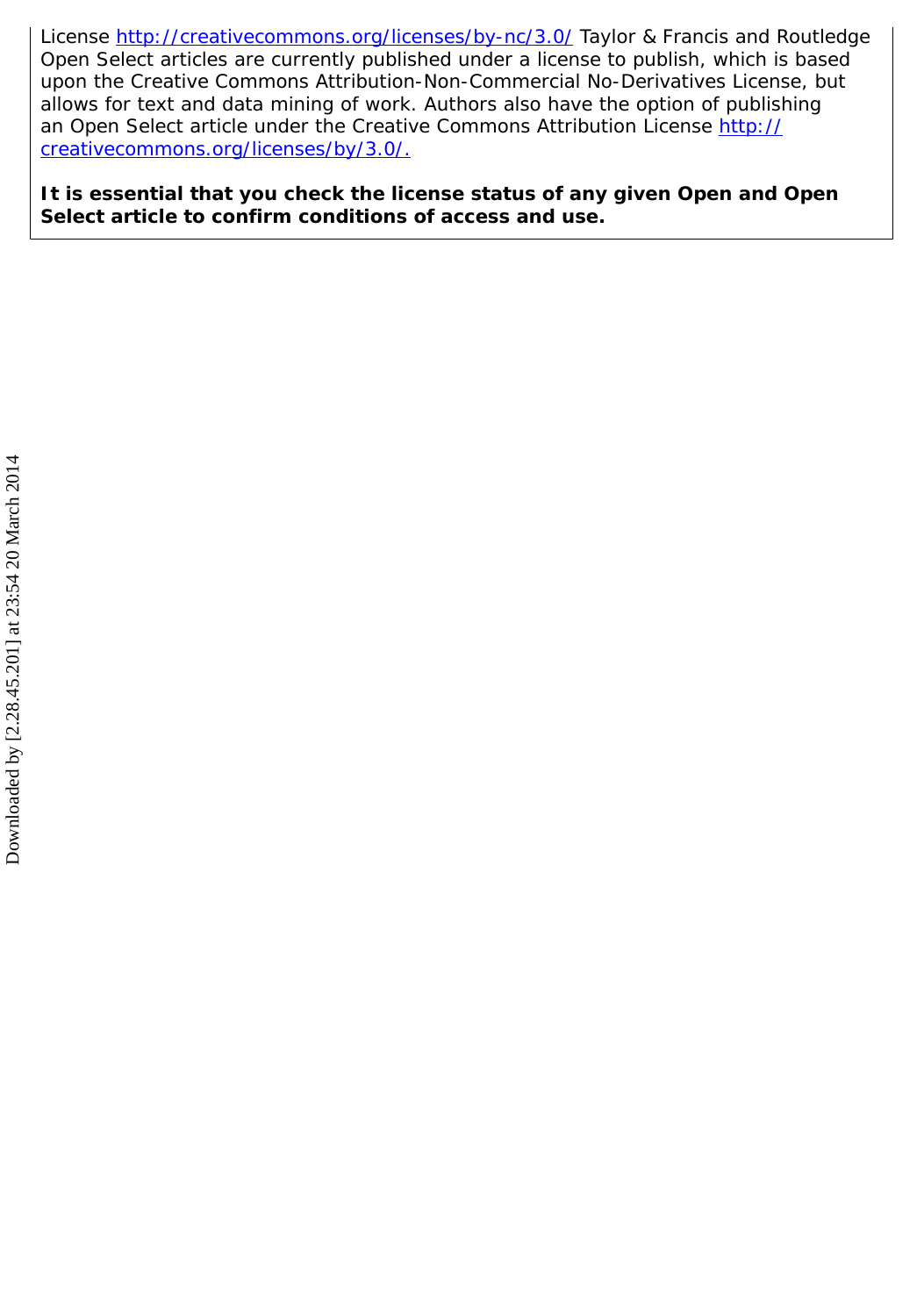# Observing, Collecting and Governing "Ourselves" and "Others": Mass-Observation's Fieldwork Agencements

Rodney Harrison

This paper explores the relationship between oligoptic visual economies and liberal technologies of government which emerge from a consideration of the field collecting practices of Mass-Observation (MO), a social research movement established in the years leading up to the outbreak of the Second World War which attempted to develop an anthropology of British "everyday" life. Focussing on MO's fieldwork agencements, the paper shows how the project brought together museological methods of collecting and curating with new mechanisms of collective self-watching, and the ways in which these mechanisms became implicated in technologies of government through its archival operations. In the connections it drew between the liberal subjectivities of collective self-watching and surrealist aesthetic practices, MO played a significant role in shaping new governmental rationalities, with implications for both metropolitan and colonial populations, through its interlinked conceptions of "mass" and "morale". These formed part of a broader scientific–administrative–bureaucratic apparatus which facilitated the classification, ordering and governance of populations and "things" in this and later periods.

Keywords: Governmentality; Fieldwork; Collecting; Oligoptic Visual Economies; Mass-**Observation** 

#### Introduction: Museums, Oligoptic Visual Economies and Liberal Technologies of Government

Bruno Latour has drawn attention to the role of oligoptica, non-panoptic sites in which micro-structures of macro-social phenomena are assembled and from which "sturdy

Correspondence to: Rodney Harrison, Institute of Archaeology, University College London, London, UK. Email: [rodney.harrison@gmail.com](mailto:rodney.harrison@gmail.com)

<sup>© 2014</sup> The Author(s). Published by Taylor & Francis.

This is an Open Access article. Non-commercial re-use, distribution, and reproduction in any medium, provided the original work is properly attributed, cited, and is not altered, transformed, or built upon in any way, is permitted. The moral rights of the named author(s) have been asserted.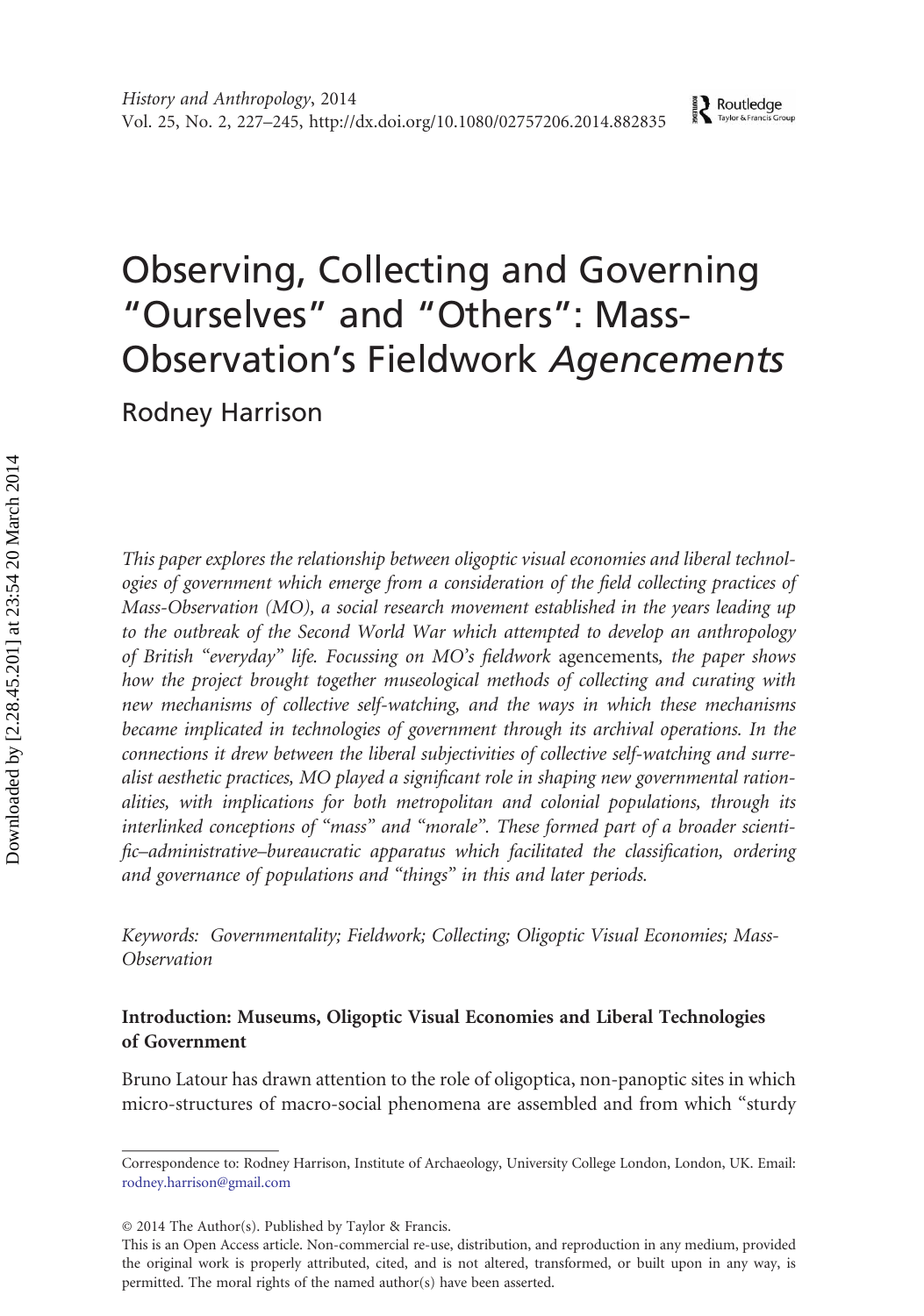but extremely narrow views of the (connected) whole are made possible" (Latour [2005,](#page-20-0) 181). Oligoptica function through the associations which are made possible by the existence of multiple, overlapping visual spaces which facilitate rigorous inspection of parts of a whole. Building on this notion, Otter [\(2009](#page-20-0)) has charted the history of the development of a Victorian oligoptic visual economy in which the liberal subject became increasingly implicated in practices of self-observation alongside the development of a series of materially heterogeneous technologies of illumination and visibility which facilitated interconnected practices of collective, individual and practical inspection. He argues that the distinctive spatial, visual and practical organization that characterized Victorian British urban design, engineering and government administration were related to the development of liberal subjectivities of visual perception which were played out in a range of different quotidian contexts, all structured around the freedom to observe the self and others. He suggests:

… there is nothing intrinsically liberal about a library, but a library organized spatially, visually and practically as a partly self-governing, partly overseen institution can be described as liberal in that it expresses the particular kind of organized freedom associated with Nineteenth century British liberalism. (Otter [2009](#page-20-0), 260)

Citing Bennett's work on the exhibitionary complex ([1995\)](#page-18-0), Otter notes that museums represented one of the classic oligoptic spaces of Victorian Britain, in which the orderly crowd regulated itself through a process of self-monitoring (2009, 74). In this paper, I bring these perspectives to bear on Mass-Observation (MO), a social research movement established in the years leading up to the outbreak of the Second World War which attempted to develop an anthropology of British "everyday" life. Drawing on a mix of ethnographic and surrealist methodologies, MO helped formulate rationales for the governance of metropolitan (and to a lesser extent, colonial<sup>[1](#page-18-0)</sup>) populations which could be argued to have been central to the shaping of wartime and post-war British public policy. From the outset, MO framed its project as a "museological" one; however, the implications of this framing have not been widely appreciated. Considering MO in the light of other contemporary field collecting practices, this paper explores MO's fieldwork agencements, focussing particularly on its methods of collecting and data gathering; the ways in which it operated as a centre for collection and calculation; the distinctive ways in which the relations between collector and collected were organized; and its orientation to reshape practices of governance. Drawing on Otter's arguments relating oligoptic visual economies to liberal technologies of government, I suggest that MO's fieldwork agencements operated both oligoptically and ambivalently in the relations of governance that it sought to produce. MO did this by extending the collective self-monitoring of the public space of the museum both to the quotidian, interior lives of the individual liberal subject, and through the new collective forms of self-knowing and self-regulating that it produced, to the population more generally (c.f. Foucault [2009\)](#page-19-0). In doing so, MO was implicated in the development of new conceptions of population and "culture" as "surfaces of government" (cf. Bennett [2013b](#page-18-0)) through its development of the notion of the mass, which came to shape this particular conception of population, and morale as the "barometer"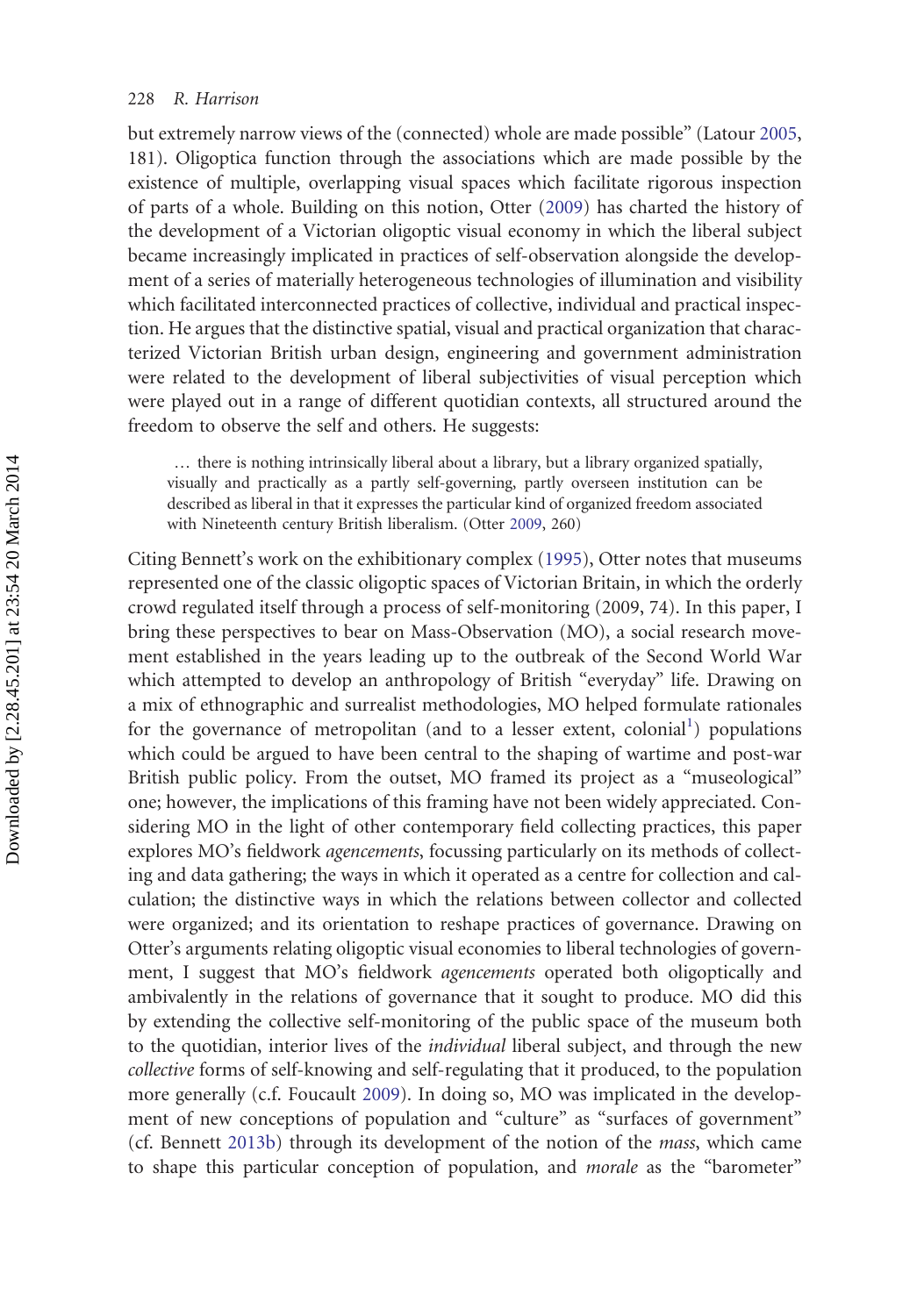(Harrisson and Madge [1940](#page-19-0), v) by which the mood of the mass might be measured, and on which the practical application of an "anthropology of ourselves" might work to manipulate the sentiment of that population. I draw particularly here on the work of my colleagues Ben Dibley and Michelle Kelly, who show how morale was established simultaneously as an autonomous object of knowledge and as a field of intervention in the work of MO, through regulatory policy instruments, "from programmes of propaganda to policies of compulsion directed variously at rumour and 'dangerous talk'; gasmask carrying; evacuation planning; post-Blitz recovery, and so on" (in preparation). MO did this directly through its work over the period 1939–1941 for the Ministry of Information (MoI)'s Home Intelligence section, during which time the concept of morale emerged as a new "transactional reality" mediating relations between the governing and the governed, and indirectly through the governmental rationalities relating to its new conceptions of "mass" population. My concern is thus to trace the mechanisms by which MO's governmental rationalities were produced by bringing the collecting practices of the organization into comparative perspective with those of contemporaneous colonial and metropolitan museums and other forms of anthropological archives. Before coming to these concerns, I offer a brief history of MO as an aide memoire for the reader.

#### MO: A Brief History

MO was "founded" in 1937 in the immediate wake of the Edward VIII Abdication Crisis when the amateur anthropologist and ornithologist Tom Harrisson, who had recently returned from fieldwork in Borneo and Vanuatu, responded to a letter published in New Statesman and Nation by poet (and subsequently, sociologist) Charles Madge. Madge announced the establishment of the "Blackheath Group" whose "anthropology at home" sought to understand the reaction of the public to this crisis and similar contemporary events. This group included MO co-founder, poet and documentary film maker Humphrey Jennings and photographer Humphrey Spender who had been involved in organizing the first London International Surrealist Exhibition in 1936 and whose approach was strongly influenced by surrealism and notions of the collective unconscious (MacClancy [1995,](#page-20-0) [2001;](#page-20-0) Highmore [2002](#page-19-0), [2007](#page-19-0)). Harrisson, who had already begun working in 1936 in the north of England in a factory in Bolton as an exercise in the participant observation of England's "natives" (Madge and Harrisson [1937](#page-20-0), 10), combined his anthropological fieldwork practices with the more artistic and journalistic methods of Madge and Jennings, and the foundation of MO was reported in the same periodical briefly afterwards.<sup>2</sup>

MO quickly proceeded along two fronts. Harrisson initially developed and directed the "Worktown" (Bolton) and "Seatown" (Blackpool) projects, which were operated out of a house rented by Harrisson for that purpose in Davenport Street in Bolton. The Worktown project involved forms of relatively "covert" observation undertaken by a small number (generally somewhere around a dozen, although sometimes "up to sixty" according to Marcus [2001,](#page-20-0) 12) of paid (and sometime volunteer) Observers, who observed "others" under Harrisson's direction, keeping notes and making detailed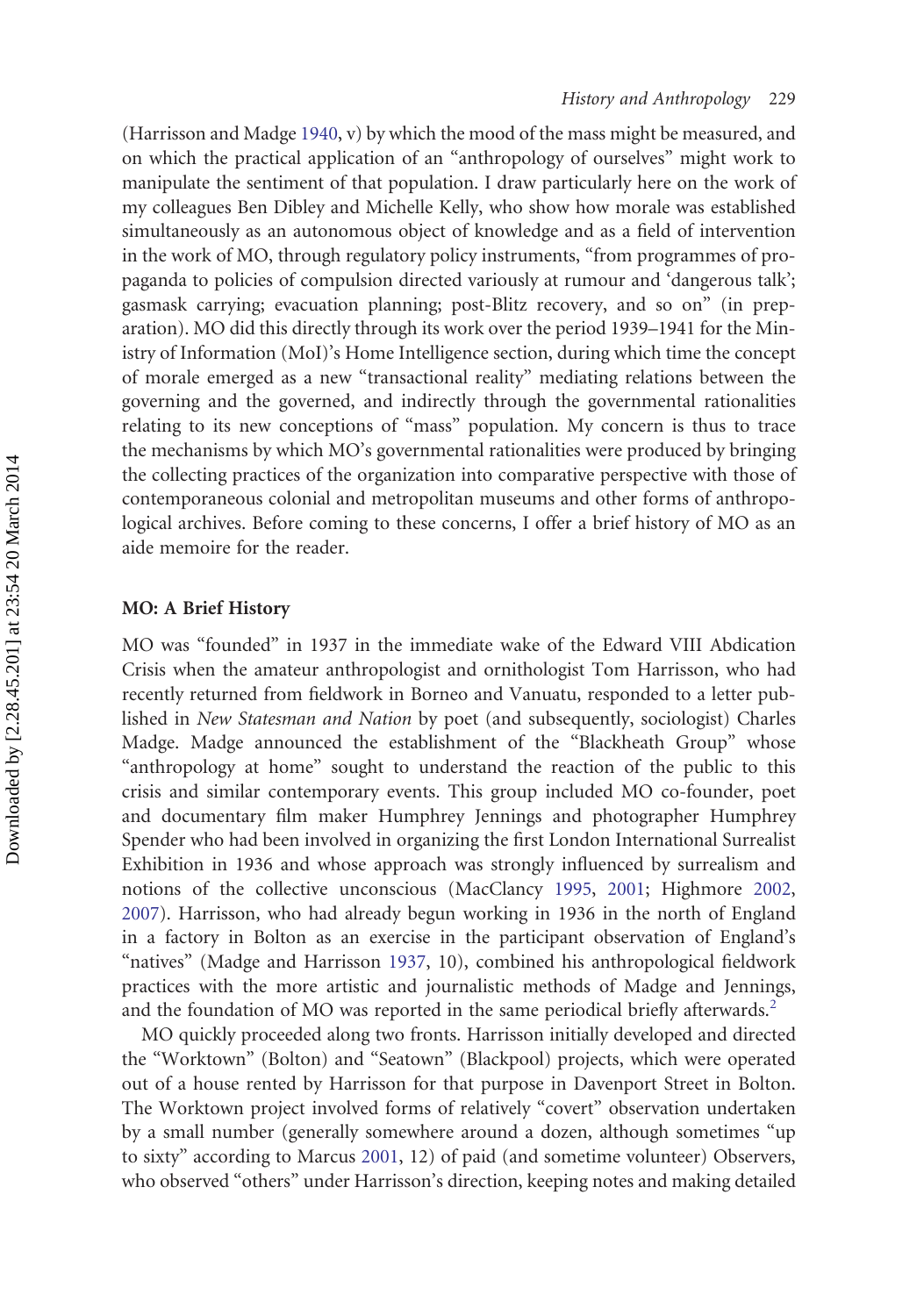reports on their findings. Meanwhile a "National Panel" of part-time volunteer Observers was established and directed by Madge from his home in Blackheath, London. The National Panel was composed of volunteers who initially agreed to keep a diary, referred to as "Day Surveys", of all of their own activities and reflections on a single day, and subsequently to respond in writing to particular "Directives", open-ended questionnaires sent out to the National Panel by the team at Blackheath. The important distinction here is between the observation of "others" in the "Worktown" project and the observation of "self" in the National Panel (although sometimes members of the National Panel were also asked to interview colleagues and family members about particular issues in Directives).

Members of the National Panel were recruited through advertisements placed in magazines and newspapers, but also responded to radio programmes and popular pamphlets and books which were published recounting the aims and preliminary findings of the organization, which became a subject of national interest and frequent public comment as a result of widespread media coverage of the organization and its work. The size of the National Panel quickly swelled to over 2000 people (Harrisson and Madge [1940\)](#page-19-0) as MO developed into a popular social movement in the months leading up to the beginning of the Second World War. Following the outbreak of war, the fear of the disruption of the postal service forced MO to stop sending regular Directives. National Panel members were instead urged to keep comprehensive diaries during this period, a task which almost 500 people undertook sporadically or continuously throughout the war. In addition, MO established a "War Library" in an attempt to salvage print items which reflected popular responses to the conflict. MO subsequently assumed an important political role when it publicly criticized government efforts to engender support for the war effort, and was commissioned by the MoI to provide information about wartime morale.

Conflict between the various founders saw Jennings part company with Madge and Harrisson in [1938](#page-20-0) to concentrate on film making for the GPO Film Unit, which in 1940 became the Crown Film Unit, itself a part of the MoI. It was during this period that Jennings produced Spare Time (1939) (which included material filmed in Bolton) and London Can Take It! (1940), both of which explored themes and drew on documentary styles which had been central to MO. Madge subsequently departed in 1940, to undertake various research projects including a study of wartime economics for the Institute of Economic and Social Research (Madge [1943](#page-20-0)), before taking up the position of first Chair of Sociology at the University of Birmingham in 1950. In 1949, MO became a Limited Liability Company primarily concerned with commercial market research, by which time all of the founding members had moved on to pursue other interests, including Harrisson who accepted the position of Curator of the Sarawak Museum in 1947. Nonetheless, the founders of MO can all be seen to have contributed directly in their own ways to the wartime and post-war British state (Hubble [2006,](#page-19-0) 13)—Harrisson through his work with MO and the MoI, Jennings with the production of wartime propaganda films and Madge through his associations with Keynes and Beveridge and his work for the National Council for Social and Economic Research (1940–1942) and political and economic planning (PEP 1943), which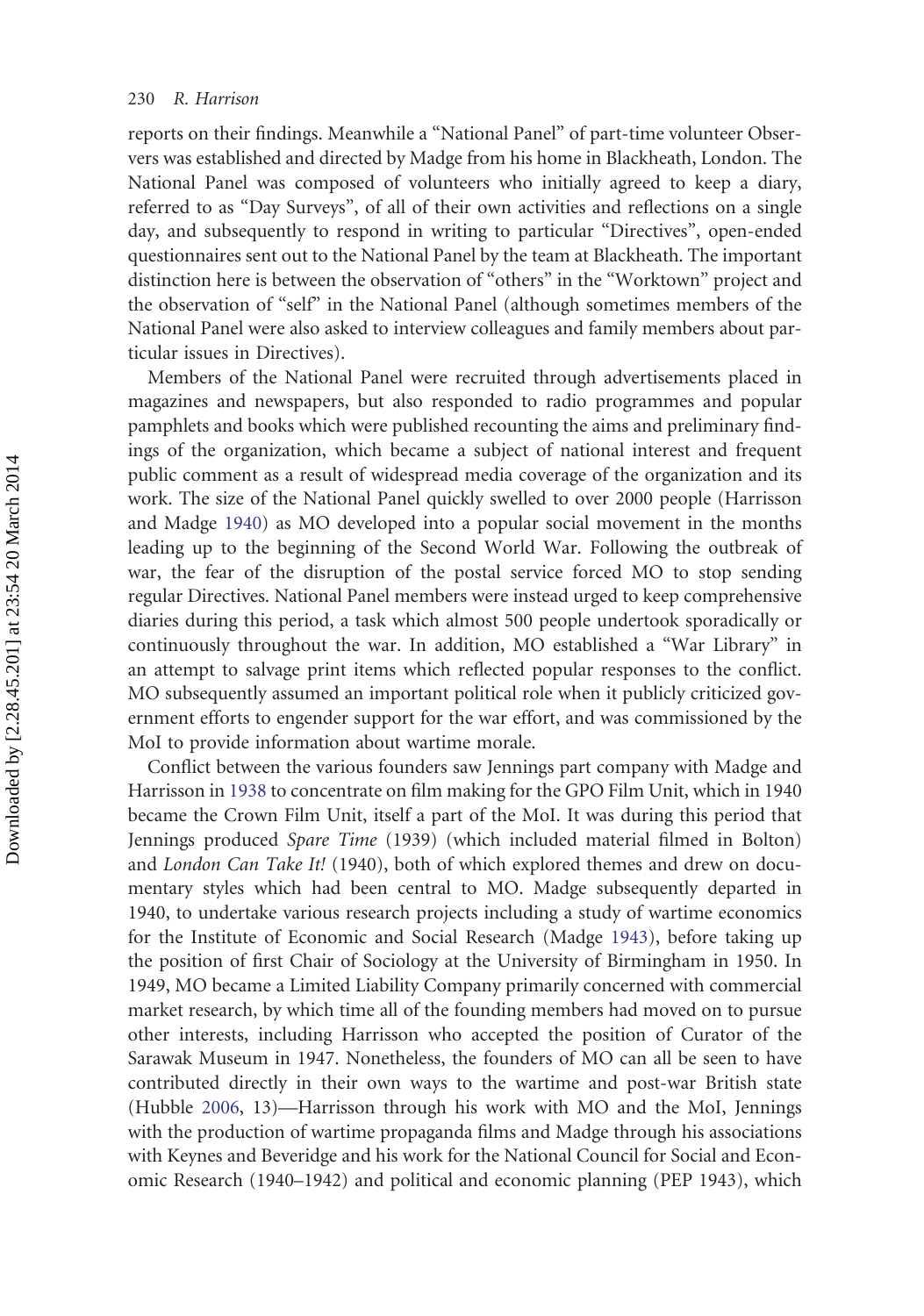was influential in the formation of the National Health Service, in post-war planning and in the development of the African colonies. But of more lasting importance than these direct legacies were the new governmental rationalities it produced as a result of its fieldwork agencements, to which I now turn.

#### MO as "Collaborative Museum"

My discussion of MO as a set of "museum-like" collective practices draws on Bennett's ([2009,](#page-18-0) [2010,](#page-18-0) [2013a](#page-18-0), [2013b\)](#page-18-0) outline of a framework for understanding the operations of museums as parts of anthropological assemblages which are mobilized through existing and emerging scientific–administrative and public–civic apparatuses for action back on the social (see further discussion in Bennett, Dibley and Harrison [2014](#page-18-0)). In considering MO's operations as a form of "collaborative museum", I also draw on Latour's [\(1987](#page-19-0), [1991](#page-20-0)) description of the ways in which scientific knowledge is embedded through processes of inscription and translation, and Latour and Woolgar's [\(1979](#page-20-0)) observations of the recursive relationship between "inscription devices" and the "facts" which they are constructed to record and describe. Key here is the notion that not only do inscriptive devices embed social "facts", but these facts are themselves transformed in the act of translation and in the circulation of the tokens or "quasi-objects" by which they are represented. In this way, MO's collaborative watching and collecting practices can be understood as a "technology of the self" (cf. Foucault [1988](#page-19-0); Rose [1999](#page-20-0); see Savage [2010](#page-20-0)) connected to the development of broader rationalities of metropolitan and colonial governance "at a distance".

MO was concerned, from the outset, with processes of collecting, ordering, archiving and exhibiting. In one of its earliest formative statements of intent, Madge suggested that the aim of MO was to create a "collaborative museum" ([1935,](#page-20-0) 16). This framing of the project was reiterated by Madge and Harrisson in the [1937](#page-20-0) booklet Mass Observation:

We shall collaborate in building up museums of sound, smell, food, clothes, domestic objects, advertisements, newspapers, etc. We shall also build up files dealing with problems of assimilation—the practical difficulties of an Observer in entering a new environment. He should be able to hear records of dialects which are strange to him. He should even be able to find in a field wardrobe the necessary outfit of clothing for effective assimilation. [\(1937](#page-20-0), 35)

On the pamphlet's back cover the aim to "collect a mass of data based upon practical observation of the everyday life of all types of people and to utilize the data for scientific study of Twentieth century Man in all his different environments" (my emphasis) was again underlined.

MO conceptualized its "field" of collection in a number of ways: geographically, thematically and through the lens of its varied interests in the social sciences (principally sociology, anthropology, psychology and economics) on the one hand, and artistic movements (surrealism, poetry, photography and documentary film making) on the other. MO's strong interests in class also played a role in defining its field (Summerfield [1985](#page-20-0); Hubble [2006;](#page-19-0) Hinton [2008](#page-19-0); Savage [2008](#page-20-0), [2010\)](#page-20-0). MO employed a range of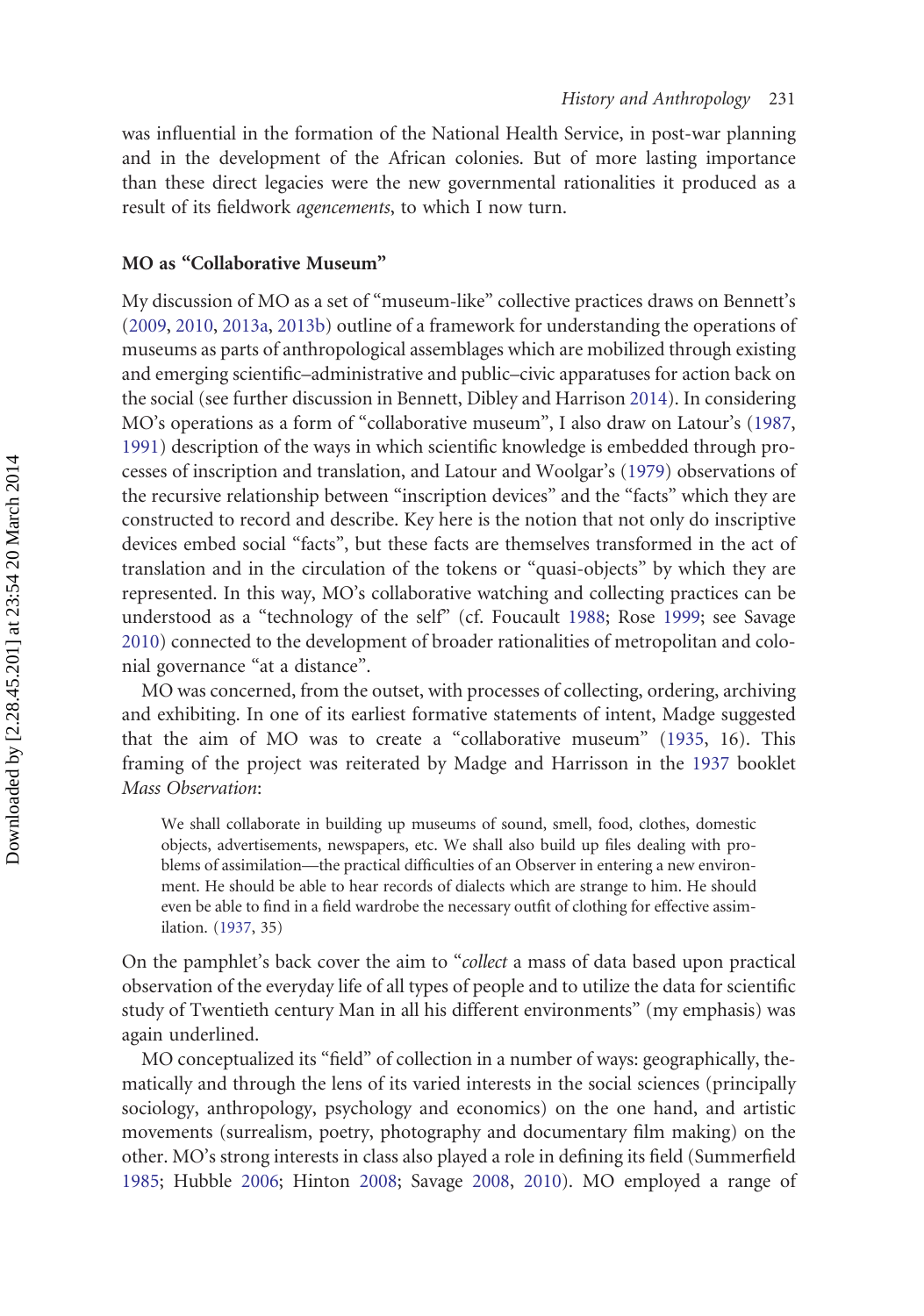distinctive collecting strategies, practices and methodologies which helped it to shape its conceptualization of this field.

How does Mass-Observation propose to go to work? The field is vast, the task of collecting data is long and difficult. On these data science will one day build new hypotheses and theories. In the meantime, we must patiently amass material, without unduly prejudging or preselecting from the total number of available facts. All this material, all the reports from our Observers, carefully filed, will be a reference library accessible to every genuine research worker. (Madge and Harrisson [1937,](#page-20-0) 29)

The methods of MO were conceived as an answer to the complexity, size and nature of this field, with which it was interested in aggregate, rather than individual responses.

… the field to be covered is … so apparently nebulous that the scientists have little more to offer than generalisations on method. Mass-Observation intends to work with a new method. It intends to make use not only of the trained scientific Observer, but of the untrained Observer, the man in the street. Ideally, it is the observation by everyone of everyone, including themselves. (Madge and Harrisson [1937,](#page-20-0) 10)

I have already noted that in recounting the work of MO and its methodologies it is conventional to distinguish between the "Worktown" (Bolton)/"Seatown" (Blackpool) projects and the activities of the National Panel. A distinction is also made between the forms of relatively "covert" participant ethnography undertaken by a small number of paid (and sometime volunteer) Observers who observed "others" under the direction of Harrisson and the Day Surveys, Diaries, Directive Responses (and later the War Library) which involved self-observation by volunteer Observers. In the Preface to May the Twelfth: Mass Observation Day Surveys, the relationship was described in these terms:

The local survey starts with the whole-time research workers studying a place from the outside and working inwards, getting into the society, and so coming to the individual. The national plan starts from the individual Observers and works outwards from them into their social surroundings. One aim of Mass-Observation is to see how, and how far, the individual is linked up with society and its institutions. (Jennings et al. [1937](#page-19-0), x–xi)

However, as Liz Stanley notes, the picture was more complicated than it first appears:

given the way the organization changed over time and the large number of internal fractures within and the loose structure of it, Mass-Observation was actually less of a unitary organization and more a set of interlinked practical, political and epistemological projects. Moving away from the level of public pronouncement and into the everyday conduct of the varied projects associated with Mass-Observation, what is revealed is an internally complex and highly differentiated kind of research organization, one marked by divergences and internal fractures as well as some common features. [\(2001,](#page-20-0) 9)

On the one hand, there was unity in approach across both arms of MO in the relationship between each "centre" and their respective "fields" (see further discussion below). On the other, there was a complicated mix of techniques employed by both of the operations, and these changed over time and in relation to the particular investigators involved and the subjects being researched, ranging from observation to direct questioning, focussing on both behaviour and opinion (Stanley [2001](#page-20-0), 10).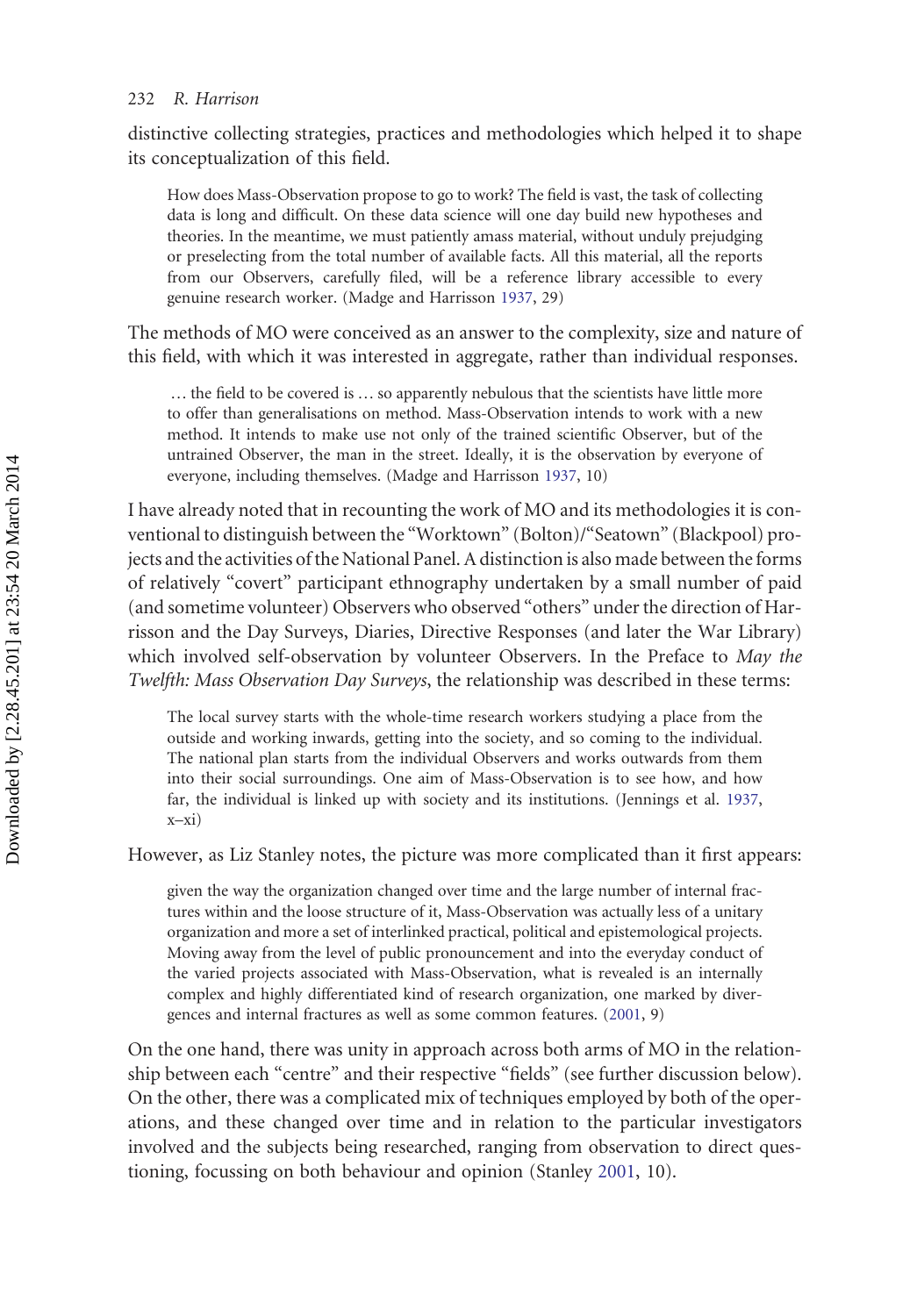The first methods to be employed by MO were the Day Surveys and the "ethnographic" surveys of Bolton and Blackpool. Harrisson's approach to ethnography prioritized direct observation over interviewing.

Basically, my idea was not to take words into very much account anyway. It was the behaviour of people we had to study. I thought then (and think now) that the first training of a good Observer of human behaviour in your own society is by giving each person a pair of earplugs and then allowing him (her) to work out what people are doing, without him (her) knowing what these people are saying to each other. Willy nilly, though, one ends in words: thus this talk, thus the Archive I am talking about. (Harrisson [1971,](#page-19-0) 398)

The field observation and collection practices of full-time Mass Observers on the Worktown and Seatown (and later "Metrop") case studies were strongly influenced by Harrisson's own experiences undertaking ornithological surveys in Oxford in his youth and fieldwork in the New Hebrides/Vanuatu, along with the participant ethnography of Malinowski, the Lynds' Middletown study, Chicago School Sociology (see Deagan [2001](#page-19-0)) and the "penetrational" fieldwork methods used in the psychological research of Oscar Oeser (Stanley [2001](#page-20-0); Street n.d.; Hubble [2006](#page-19-0)). They focussed explicitly on direct (and initially, on covert) observation, the recording of observed activities and overheard conversations which were catalogued in notebooks according to the times and places of observation, and covert photography. However, despite this focus on observation, the Worktown project also occasionally used direct and indirect interview techniques and even written questionnaires and surveys to collect information about particular themes in their work (e.g. see range of methods employed in Mass Observation [1943](#page-20-0)).

May the Twelfth: Mass Observation Day Surveys (Jennings et al. [1937](#page-19-0)) sets out the range of methods which were developed by the National Panel over the course of its first months of operation. The bulk of the book consists of carefully edited and juxtaposed reports from forty-three Mass Observers who had returned Day Surveys for the three months of 1937 prior to the Coronation, Directive Responses from seventy-seven members of the public who had responded to a questionnaire which had been circulated by the team and observations made by a "mobile squad" of Observers who recorded their observations of what was happening on the streets of London on the day of the Coronation of George IV. This occasion was presented as an important symbolic event during which the collective unconscious and repressed desires of ordinary citizens would be released (MacClancy [1995,](#page-20-0) 500). The book established the three main forms of information which were provided by the National Panel-the Day Surveys (1937–1938), Directive Responses (which ran throughout the period 1937–1949), and later the War Diaries (which were begun in 1939) when it was feared that the outbreak of war would make regular communication between Mass Observers and MO's centres of collection difficult. As the number of volunteer Mass Observers grew, the circulation of a regular Bulletin (titled Us) to Mass Observers, which fed back the statistical results of Directive Replies and topical or interesting examples of edited Day Surveys, Diaries or Directive Responses which had been received in previous months, provided an important means (in addition to the formal book-length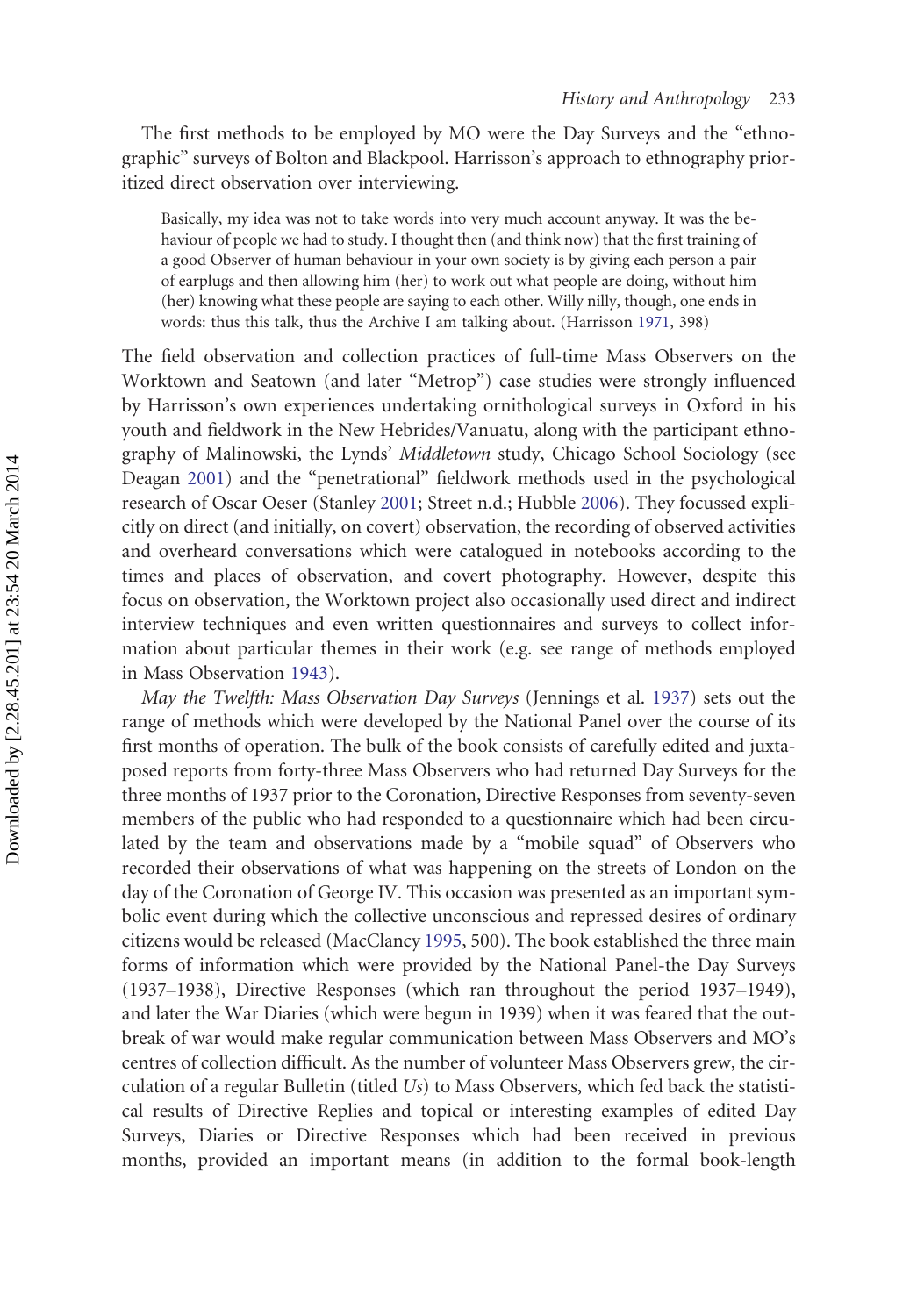publications, newspaper and magazine articles and radio broadcasts) by which new Mass Observers were conscripted, and existing Mass Observers developed for themselves a distinctive identity (see also Savage [2010\)](#page-20-0). These Bulletins, as effective "inscription devices" which transformed data into text for circulation (cf. Latour and Woolgar [1979](#page-20-0)), also established clear templates for Mass Observers to follow in their own writing. The importance of the circulation of these Bulletins is discussed further below.

#### Observers Observed: MO's Methodological Apparatuses as Oligoptic Technologies of Liberal Government

MO was launched with the following peculiar set of interests:

Behaviour of people at war memorials. Shouts and gestures of motorists. The aspidistra cult. Anthropology of football pools. Bathroom behaviour. Beards, armpits, eyebrows. Anti-Semitism. Distribution, diffusion and significance of the dirty joke. Funerals and undertakers. Female taboos about eating. The private lives of midwives. (New Statesman, 30 January 1937)

MO's "Ground Plan for Research" (Madge and Harrisson [1937](#page-20-0), 50–60) explicitly cited topics (and hence objects of collection) gleaned directly from Cantril's article "The Social Psychology of Everyday Life" ([1934\)](#page-18-0), Robert and Helen Lynd's ([1929\)](#page-20-0) Middletown study, the British Association for the Advancement of Science (BAAS) and Royal Anthropological Institute (RAI)'s handbook for ethnographic fieldwork Notes and Queries on Anthropology ([1929](#page-18-0) edition) and a list of possible subjects sent in by Observers themselves. The influence of Notes and Queries in MO is significant and does not simply extend to the Worktown project. Indeed, the 1929 edition suggests that the fieldworker should keep a diary of the day's events, and if possible engage a "native" to do likewise ([1929,](#page-18-0) 35–36). It is possible that this influenced Madge and Jennings in their formulation of the Day Survey as the original methodology for the National Panel, and MO's subsequent suggestion that volunteer observers might undertake to keep wartime diaries after the outbreak of war made regular communication more difficult. Similarly, the form of early editions of Notes and Queries as a list of questions is directly reflected in the form of Directives which were sent to members of the National Panel, which generally took the form of a list of questions on a variety of topics of interest which volunteer members of the National Panel were asked to respond to.

Mirroring recent discussions of the necessity of understanding the ontologies which are generated in and through the practices of collection as a way of "being" (Moutu [2007](#page-20-0)), Lorraine Daston has suggested that scientific observation might be productively viewed as "trained, collective, cultured habit … that guarantees the sturdy existence of a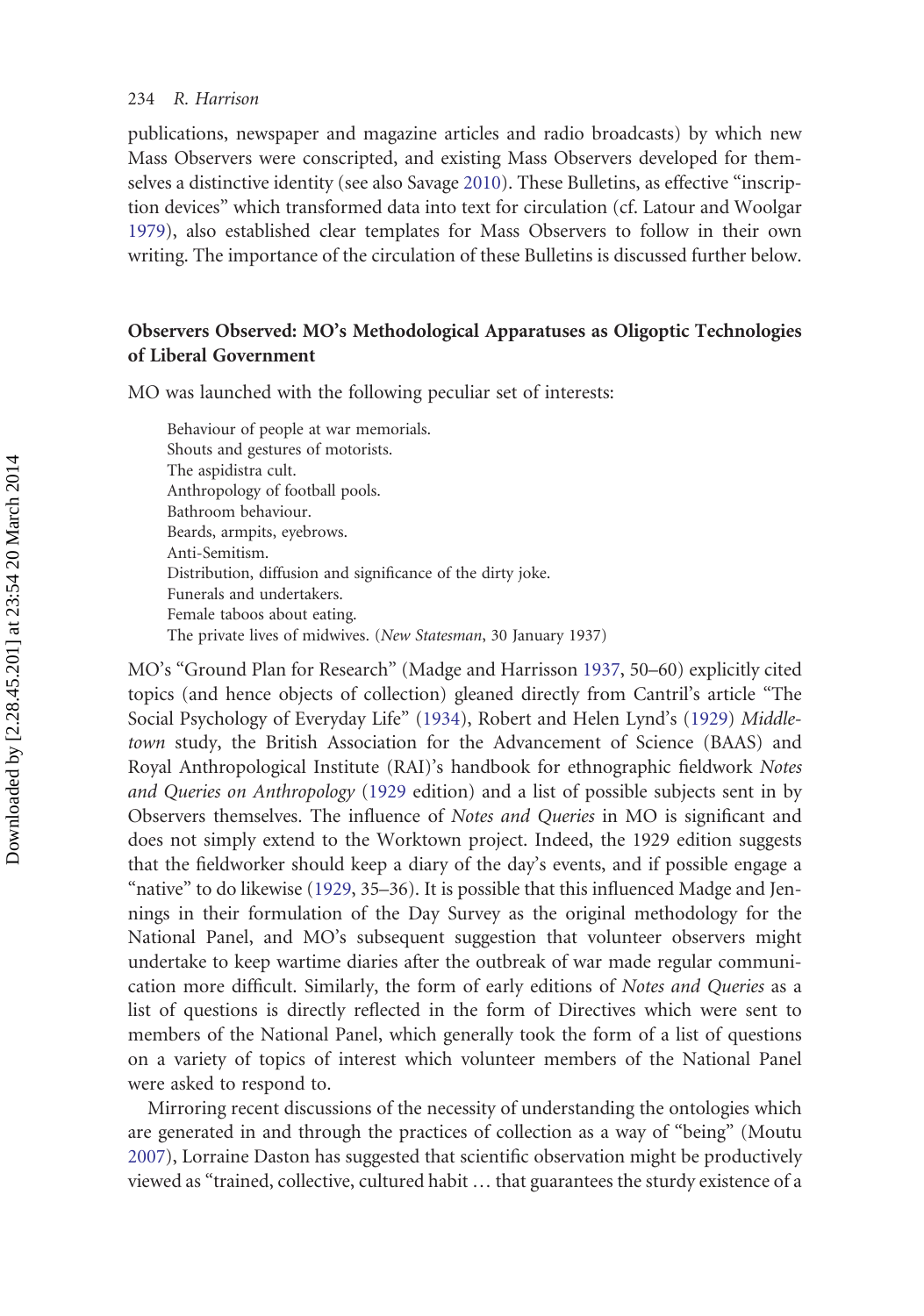world" (Daston [2008,](#page-19-0) 110). What was novel about MO as an oligoptic programme is the way in which it combined the observation of self and others with the process of collecting, and in this sense it operated both as a technology of the self through its establishment of models for self-observation and diary writing, and collective habit through its normalization of mass surveillance and opinion polling as popular pastime and "social" science. Central to this programme were the practices, technologies and techniques which provided MO with its modes of ordering its masses of "facts", which in turn provided templates for knowing and governing the population.

The focus on direct observation saw MO emphasize the use of mimetic recording devices, in particular "cameras" (Pickering and Chaney [1986,](#page-20-0) 36; Stanley [2001,](#page-20-0) [2008](#page-20-0), [2009](#page-20-0)). Mass Observers were frequently referred to using the language of scientific instrumentation as recording devices themselves.

… our Observers will each be watching the social reactions within their own local environment. They will be the meteorological stations from whose reports a weathermap of popular feeling can be compiled. (Madge and Harrisson [1937,](#page-20-0) 30)

Government should be fully aware of all the trends in civilian morale. They need an accurate machine for measuring such trends; a war barometer. (Harrisson and Madge [1940,](#page-19-0) v)

Through Mass Observation you can already listen-in to the movements of popular habit and opinion. The receiving set is there, and every month makes it more effective. (Madge and Harrisson [1939](#page-20-0), 10)

In New Verse, Madge characterized the volunteer Mass Observer as "a recording instrument of the facts" and MO as "(i) Scientific, (ii) human, and therefore, by extension, (iii) poetic" (Madge [1937](#page-20-0), 2; cf. Frizzell [1997](#page-19-0), 25).

Volunteer Observers were frequently referred to as "subjective cameras", a textual device by which they were compared to (and subsumed within) the technologies which facilitate direct observation (see also Stanley [2001](#page-20-0), [2008](#page-20-0), [2009\)](#page-20-0):

The Observers are the cameras with which we are trying to photograph contemporary life. The trained Observer is ideally a camera with no distortion. Mass-Observation has always assumed its untrained Observers would be subjective cameras, each with his or her own individual distortion. They tell us not what society is like, but what it looks like to them. (Madge and Harrisson [1938,](#page-20-0) 66)

Similarly, the introduction to the London section in May the Twelfth: Mass Observation Day Surveys draws on the language of documentary film making to explain how the three types of Observer report—the forty-three day surveys; various responses to a questionnaire and the "Mobile Squad" in touch with MO headquarters by telephone —were arranged to ensure that "close-up and long-shot, detail and ensemble, were all provided" (Jennings et al. [1937](#page-19-0), 90; cf. Hubble [2006](#page-19-0), 121).

In addition to observing, MO similarly emphasized its role in *classifying*, ordering and analysing (Jennings et al. [1937](#page-19-0), 414). The role of technologies of recording, replicating, classifying and ordering, in particular those technologies closely associated with the archive (see Spieker [2008](#page-20-0)) was also stressed. "Subjectivity" formed one axis along which Mass Observers were themselves ordered and classified, and whether they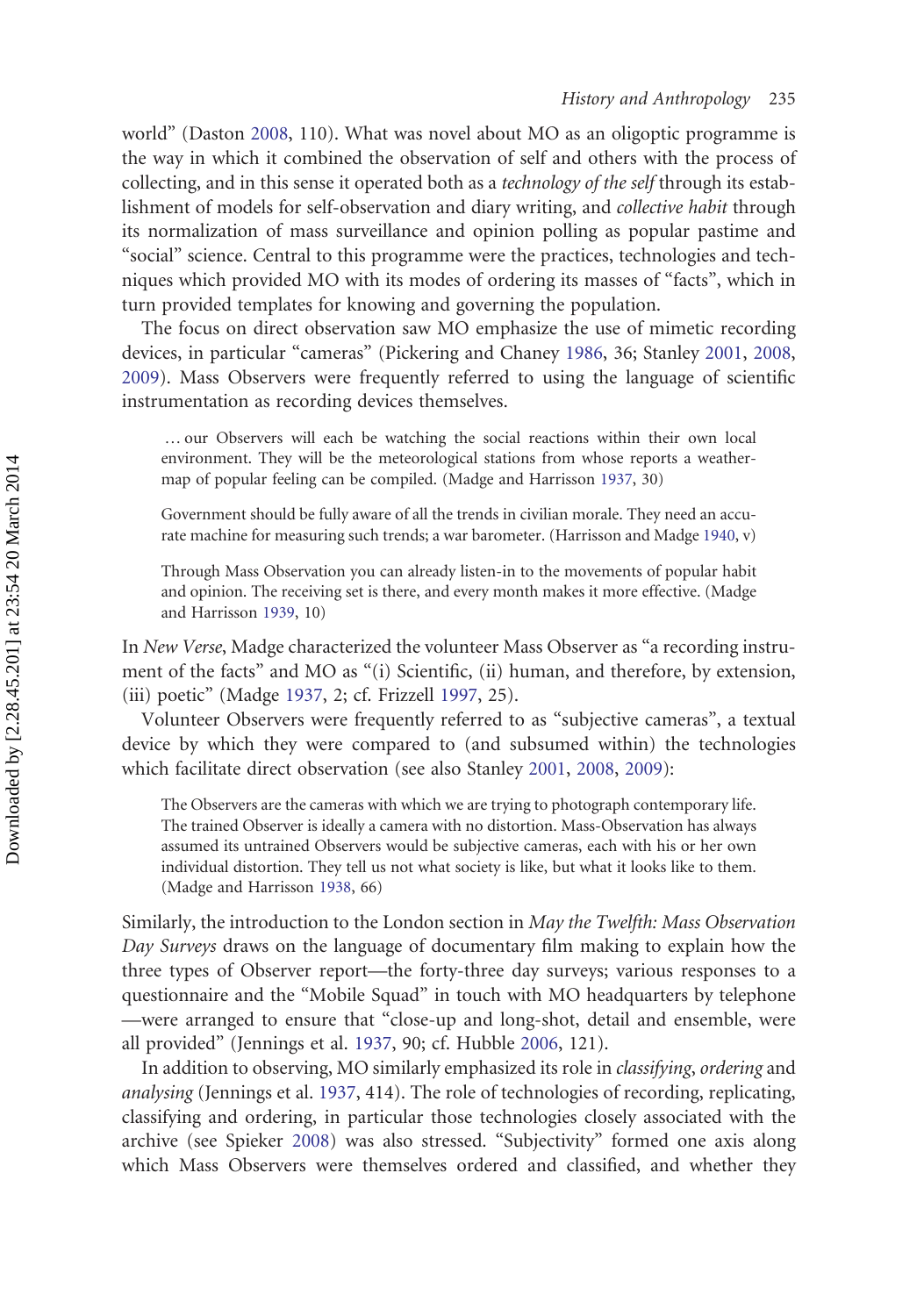were "full"- or "part"-time Observers formed another. Full-time paid Observers were involved not only in making field observations, but also in writing reports and helping to reorganize and interpret materials for publication. The relationship between field and centre, and the role of the centre in reorganizing, re-typing, reporting on and interpreting materials, in "making and mobilising cultural worlds" (cf. Bennett [2013a](#page-18-0)), was frequently underscored.

The problems of co-ordination will grow greater with time. The immediate problem is to mobilise a numerous and representative corps of Observers, and to equip and maintain an efficient central organisation, in touch with all other relevant research bodies, however different their methods. (Madge and Harrisson [1937,](#page-20-0) 45)

In addition to the classification of Observers by age, gender, class, occupation and geographical place of residence, Observers were identified by a number.

To preserve the anonymity of the Observers, no names are given. Each Observer will be assigned a number for purposes of filing and identification. (Madge and Harrisson [1937](#page-20-0), 50)

The relationship between MO and its technologies of storage and archiving are particularly relevant here. The technologies and techniques of filing, classifying, storing and retrieving information by way of card catalogues, filing cabinets and typewritten reports were important in facilitating particular modes of collecting and ordering vast quantities of written materials and file reports. The language of the MO archive, with its "File Reports" and "Directive Responses", is an artefact of this technocratic machinery.

Mass Observation is particularly concerned with people's behaviours, their subjective feelings, their worries, frustrations, hopes, desires, expectations and fears. The complex machinery which it has built up for recording these things has developed now over a period of five years, and been strengthened by the experience of war. Though still in a highly experimental stage it is the only available machinery for recording social change in Britain at the deeper and more significant levels, and all its efforts are devoted to keeping this record as objectively and in as great detail as time and technique allow. (Willcock [1943,](#page-20-0) 456)

Perhaps most importantly, the process of MO was itself conceived of as a participatory (Hasenbank [2011\)](#page-19-0) liberal technology which operated oligoptically, and in this sense was perceived to be both transformative and emancipatory:

… for this labour there are immediate compensations. It will encourage people to look more closely at their social environment than ever before and will place before them facts about other social environments of which they know little or nothing. This will effectively contribute to an increase in the general social consciousness. It will counteract the tendency so universal in modern life to perform all our actions through sheer habit, with as little consciousness of our surroundings as though we were walking in our sleep. (Madge and Harrisson [1937,](#page-20-0) 29)

Thus the function of "feeding back" the results to Observers through the regularly published Bulletin US. While its circulation was disrupted during wartime, this Bulletin was circulated to volunteer observers to report back collective and noteworthy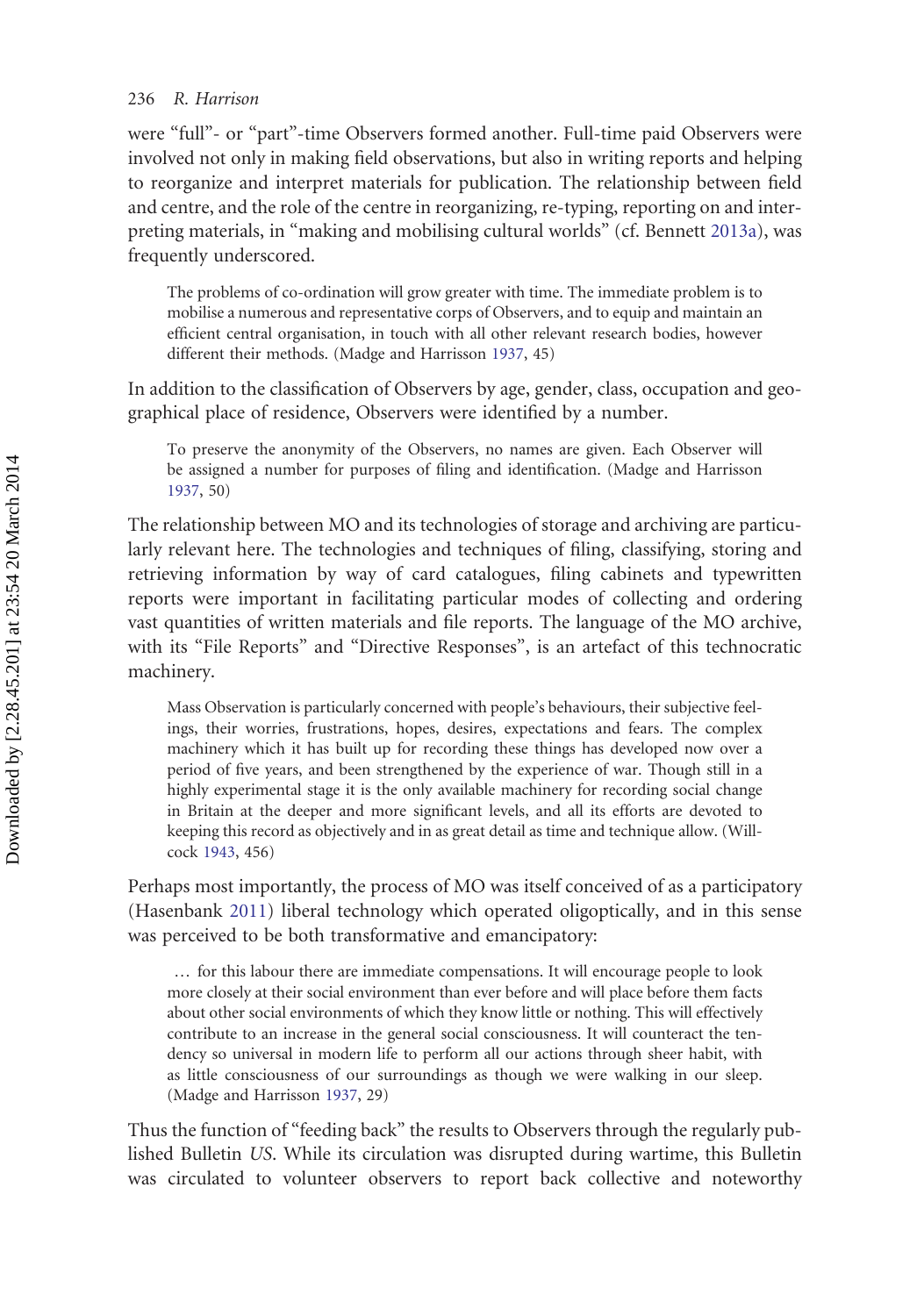results of Directive Responses, so as to "give reliable information about current trends in opinion, public and private, and in social habits and mass behaviour" (MO [1940](#page-20-0)). In this sense, it was integral to MO's production of morale as an autonomous object of knowledge and field of intervention (see Dibley and Kelly in preparation). Joyce ([2013;](#page-19-0) see also Stoler [2009](#page-20-0)) has recently pointed to the importance of infrastructures of circulation such as the postal network to the history of the liberal government of the British state and to the making of what Latour [\(1987](#page-19-0)) would term centres of calculation, as well as the practices and material forms by which state bureaucracy is inscribed within and across them. The relationship of Directive to Bulletin establishes MO as a sort of self-regulating feedback loop. It emphasized the dual roles of the Mass Observer as simultaneously author/participant observer, informant/research subject and curator/audience member. It was assisted in doing so by specific technologies of communication—in particular those of the postal service—for collecting and distributing information and delivering observations, and those of mass communication—such as print media and radio broadcasting—for recruitment of Mass Observers and for the replication and dissemination of the Bulletins themselves. As inscriptive devices, the Bulletins provided translation of, and templates for, observing, collecting and knowing the "self" and "others".

#### From Shuffling and Organizing to Administering and Governing: File Reports, Index Cards and MO's Technologies of Information Management

I want to briefly consider MO's technologies and techniques of information management, as they provide a point of linkage between a range of other centres for contemporary and emergent scientific–administrative–bureaucratic programmes which operated across multiple sites which we are perhaps unused to considering together but which might be fruitfully brought into conversation with one another—from offices of colonial and metropolitan administration to museums, libraries and archives more generally (see Spieker [2008](#page-20-0)). Central to this connection are a common set of archival filing, indexing, storage and retrieval technologies relating to the standardization and mass production of  $3 \times 5$  in. index cards and associated filing systems following developments in library cataloguing popularized by Dewey in the 1870s, and the increasingly widespread use of personal index card catalogues and filing cabinets for the storage of information in the late nineteenth and early twentieth centuries. MO's varied centres of collection employed a complicated mixture of index card catalogues cross-referenced with files which carried varied forms of notation and coding both for reference and for the anonymizing of sources, each stored in a series of boxes and filing cabinets according to particular topics. These formed the raw materials for statistical processing, for the production of typewritten file reports by trained Observers and for the production of the fortnightly Bulletins which were sent to untrained Observers.

While much could be written about the index card as a form of information technology, the ways in which index cards allow museum curators to literally shuffle and recombine at will draws to mind Bennett's characterization of the work of museums, drawing on Latour ([1987\)](#page-19-0), as a "shuffle of things" [\(2013a\)](#page-18-0). He does not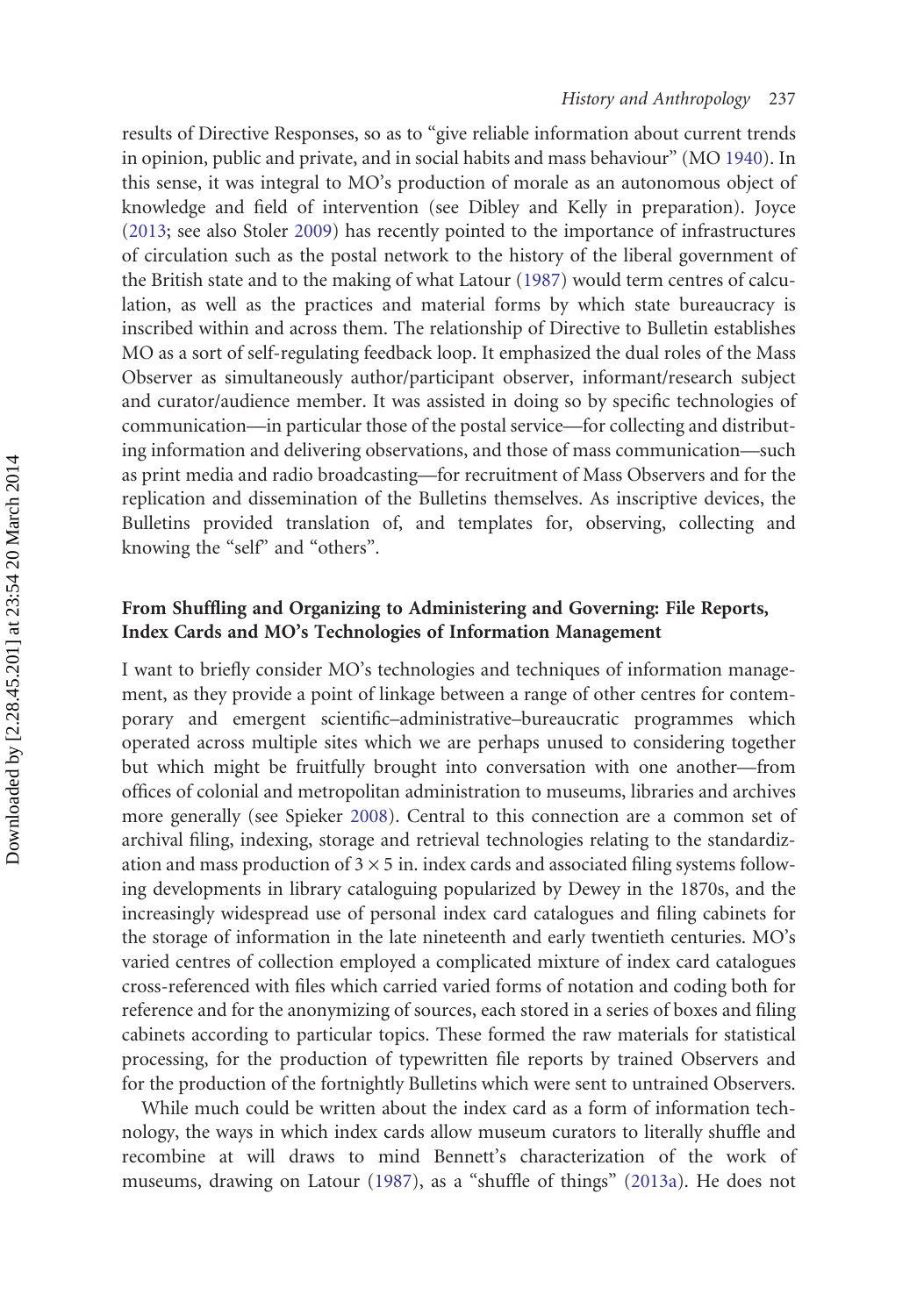so much have index cards in mind here as the new networks which were established in the relationships between "museums and museum personnel, the institutions and practices of the public sphere, and the apparatuses of colonial administration" (Bennett [2013a,](#page-18-0) 40). But the literal possibilities of shuffling information facilitated by the use of standardized index cards to "compare" and "organize" cultures in particular ways (Morton [2012\)](#page-20-0) open up a wider question about the ways in which this and similar administrative techniques (such as the use of parallel sets of ledger books) associated with early twentieth century museum anthropology contributed to the development of a broader administrative–scientific–bureaucratic apparatus in which the ability to shuffle and recombine representational tokens of parts of collections of objects, persons, natural resources, colonial infrastructure, etc.—helped shape a conception of particular collectives (or "masses") for governing in particular ways. For example, there can be no doubt that Pitt-Rivers' and Balfour's typological arrangements, which subsequently influenced conceptions of the technological and labouring capabilities of particular cultural groups, were only made possible by such technologies for representing, ordering and rearranging information about museum collections (Gosden and Larson [2007](#page-19-0)). Similarly, in MO, the ability to be able to combine and shuffle information is equally implicated in shaping a sense of the population it describes. The importance of the index as an organizational technology to MO is illustrated, for example, in the use of five separate indexes organized according to different logics which accompany the May Twelfth Day Surveys, allowing the responses of Observers, and the book itself, to be accessed, re-organized and read in an almost infinite number of ways (see also MacClancy [1995,](#page-20-0) 502; Stanley [2001](#page-20-0), 16). So we might think of the index as both an artefact of, and architecture for, a form of "archival habit" (after Stoler [2009](#page-20-0)) which helps structure various oligoptic processes of observing, recording, categorizing, cataloguing and archiving across many different sites of collection and calculation which has important consequences for the conception of populations as collectives and their administration and governance at a distance.

Spieker [\(2008](#page-20-0)) has considered in detail the ways in which bureaucratic and archival technologies connected with artistic practices throughout the twentieth century. Of particular relevance to MO is his discussion of the typewriter and card index and the role these played in representing the unconscious in the work of the Bureau de Recherches Surréalistes, an early surrealist group which involved various members who had direct contact with MO founders, including André Breton. For MO, the typewriter facilitates the orderly interpretation, reporting, standardization and replication of data through the file reports. The reproducibility of file reports through the use of the typewriter and carbon paper not only gave the reports an appearance of standardization but also allowed them to be replicated and distributed widely. The typewriter was a tool of translation which helped aggregate the handwritten notes of trained and untrained Observers, and inscribe the information in a standardized "official" form. Similarly, the coding of Observer reports for the purposes of anonymizing data (in addition to the separation of text and body which Kittler [\(1999](#page-19-0)) sees as a direct outcome of the typewriter as a media technology) played a dual role in MO. While we have perhaps become accustomed to anonymization of data as a form of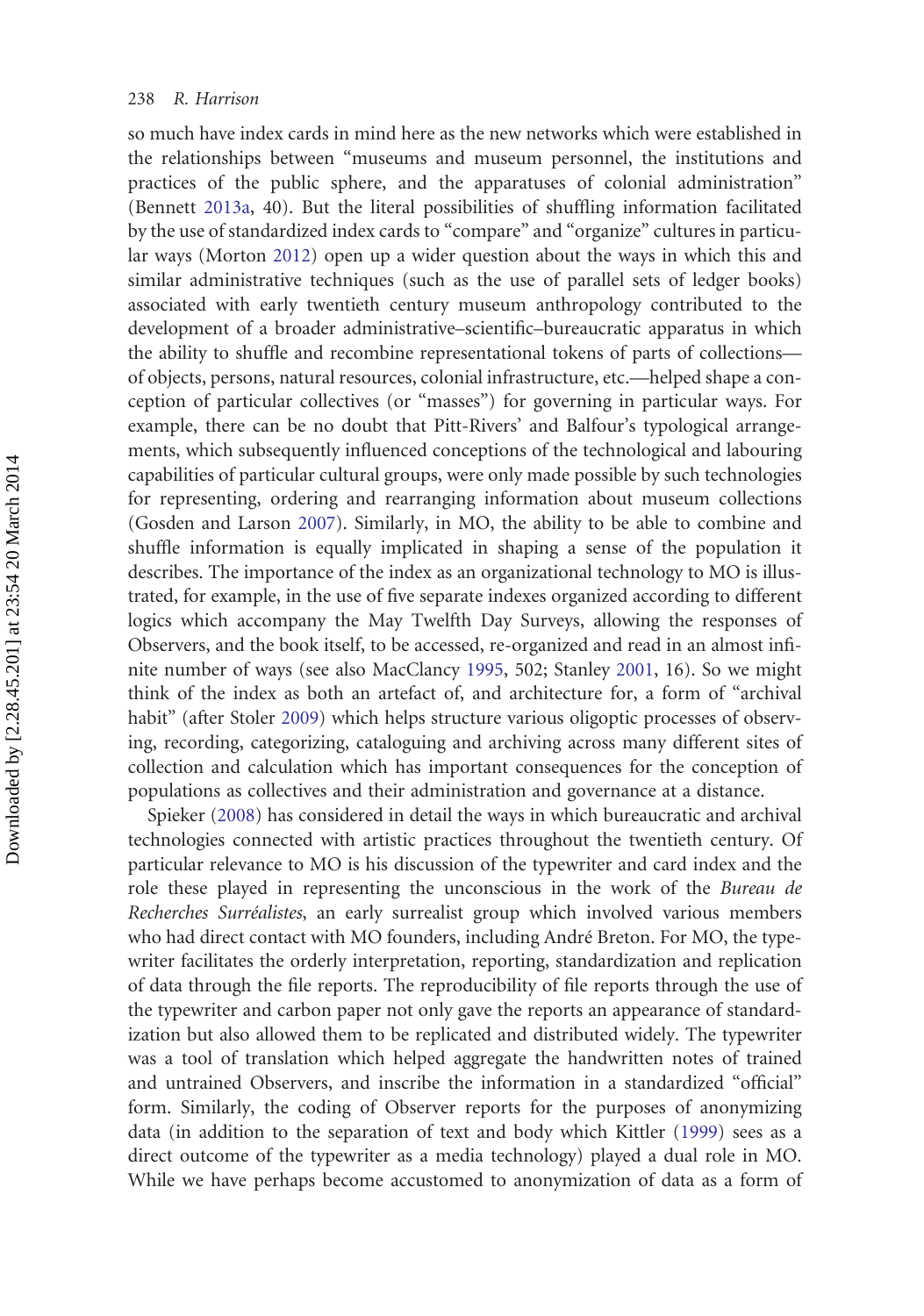personal data protection for individuals (and there is clearly at least a sense of this in MO), here it performs an equally important function in disassociating the data from individuals so it might be aggregated, either statistically or in description, as "mass" information. The process of categorizing this information is not only an artefact of data management, but a way of characterizing the population in a way which allows it to be more effectively governed. Such technologies must be understood not only as forms of information architecture, but as elements of a broader oligoptic scientific–administrative–bureaucratic apparatus which facilitated the ordering, classification and management of people, objects and things. This becomes more readily apparent when we consider the ways in which MO was subsequently deployed in the production of morale as an object of knowledge which might be subject to active manipulation and governance through working on the collective conscience of the "masses".

#### Ethnography, Surrealism and the Governance of Morale

Mike Savage has recently argued that MO as a movement was instrumental in the emergence of a new technocratic lower-middle class fraction in Britain (Savage [2008,](#page-20-0) [2010](#page-20-0); see also Summerfield 1985 on MO as popular social movement), which sought to distance itself from existing "gentlemanly, artistic, highbrow motifs in favour of a more technical, 'scientific' intellectual vision" (Savage [2010,](#page-20-0) 64). His work suggests that MO must be seen as a project in which novel ways of "speaking", disseminating (and exhibiting) newly emergent forms of cultural capital and modes of authority associated with representing "the mass" in the public domain were developed. He emphasizes the development of the social sciences in Britain within this context, associating the emergence of this new intellectual formation with, amongst other things, the popularity of the Left Book Club and the newly launched Penguin and Pelican paperbacks which covered science, current affairs and social issues in a technical manner, but were nonetheless cheaply available and became widely read amongst this new class group. While MO and its founders' (particularly Harrisson's) struggle for academic credibility in relation to contemporary British anthropology and sociology has received much attention in accounting for the relative invisibility of MO in histories of British anthropology (MacClancy [1995](#page-20-0), [2001](#page-20-0); Stanley [2001](#page-20-0), [2009](#page-20-0); Street n.d.; Hubble [2006](#page-19-0)), I want to emphasize another adjacent field—the aesthetic—which has perhaps received less attention in relation to the question of the conceptualization of population and the legacy of MO in the wartime and post-war British administrative–bureaucratic apparatus. Historian of Science Bernadette Bensaude-Vincent argues for the importance of exploring the mechanisms of demarcation and discrimination between science and rival forms of knowledge and "how the notions of science and the public have been mutually configured and reconfigured" [\(2009](#page-18-0), 361). Similarly, understanding the ways in which forms of knowledge developed and were deployed in relation to these various fields in this period, when the modes of authority relating to the most appropriate methods for undertaking social scientific research were still very much open to question and in flux (see also Highmore [2006](#page-19-0)), might help us to account not only for the emergence of this new technocratic class fraction, but also for the specific ways of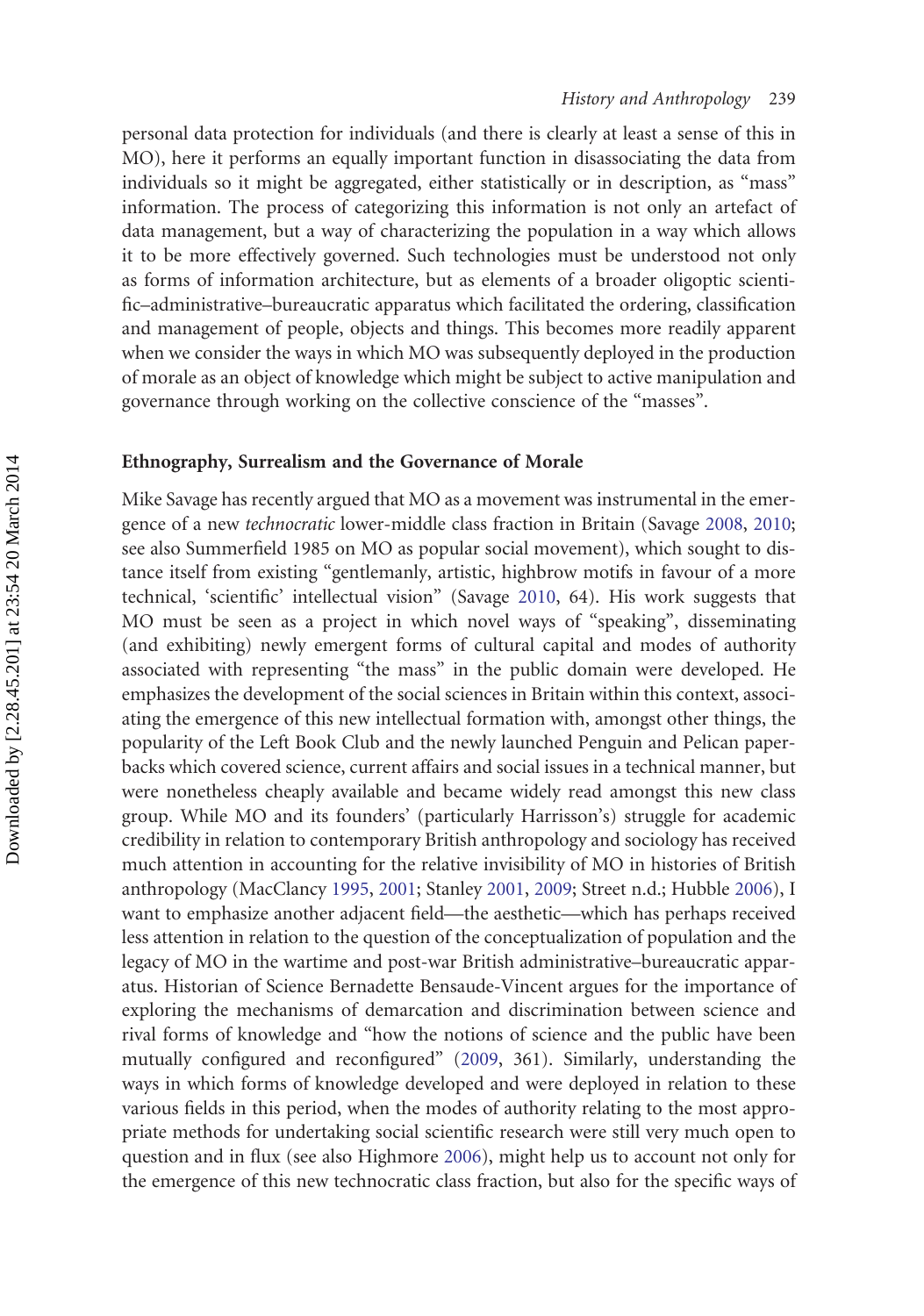understanding the population which were implicated in the development of the postwar British welfare state. I focus here on the ways in which the textual and aesthetic practices associated with the collection, reassembly and presentation of MO research —carefully edited collage, montage, juxtapositioning and an emphasis on the creative possibilities of objet trouvé—helped shape a conception of the "mass" as a population whose views could be collected together as a montage and edited in such a way that not only would a sense of a collective "atmosphere" emerge, but that it might in turn become the object of manipulation by way of the governance of morale (see further discussion in Dibley and Kelly in preparation). Importantly, these aesthetic practices also operated visually and in this sense relate to the broader oligoptic visual economy of MO on which I have focussed in the earlier part of the paper.

MacClancy [\(1995](#page-20-0), [2001;](#page-20-0) see also Stanley [2001;](#page-20-0) Highmore [2002,](#page-19-0) [2006](#page-19-0)) has already discussed Clifford's ([1981](#page-18-0); see also [1988\)](#page-18-0) work on surrealism and its influence on ethnographic methodologies, along with the various criticisms and corrections to this aspect of his work (Jamin [1986](#page-19-0), [1991](#page-19-0)) in relation to MO, and it is not my intention to rehearse these arguments here. Instead, I want to pick up on another aspect of Mac-Clancy's [\(1995](#page-20-0), [2001](#page-20-0)), Hubble's [\(2006](#page-19-0)) and Highmore's ([2007\)](#page-19-0) analyses of MO in relation to the connection between surrealism, Freudian psychology and the material form in which MO collected, stored and subsequently presented its work. For example, I have already noted the use of the language of documentary film making in explaining the relationship between the Observer's reports in the London section in the publication of May the Twelfth: Mass Observation Day Surveys. The larger part of the book consists of the juxtapositioning of hundreds of edited observations made by anonymized individuals to the events surrounding the Coronation of George VI in 1937. Here, as elsewhere, the emphasis is on the presentation of everyday account as facts en masse so that a collective sense of public opinion might emerge. This approach was consistent with an emphasis on the importance of coincidence, and the creative possibilities of juxtapositioning in facilitating the emergence of distinct structures and patterns in the collective unconscious (Connor [2001](#page-18-0)). Similarly, the logics of filing, classifying, storing, retrieving, ordering and re-ordering made possible by its card catalogues, filing cabinets and typewritten reports find resonance in Jennings' documentary film making, Julian Trevellyan's surrealist photography and artistic montages made during his time in Bolton, and Madge and the other Blackheath group members' experimental collective poetry. MO's dream reports, and Directives asking Observers to keep dream diaries and to note the occurrence of spontaneous mental "images" (Miller [2001\)](#page-20-0), also fall within this general field of interest. All demonstrate an investment in the visual aesthetic and material–textual practices of collage and montage, in the "shuffle" and juxtapositioning of masses of information, to uncover hidden aspects of the collective unconscious. While MO was of course large enough to accommodate a range of differing aesthetic and material–textual practices (for example painter and part-time paid Bolton Mass Observer William Coldstream's measured realism, which finds resonance with MO's experiments with social scientific objectivity), it is this methodology of montage as a way of both getting hold of and representing "mass" culture which dominates in the early work of MO and helps shape its distinctive conception of population.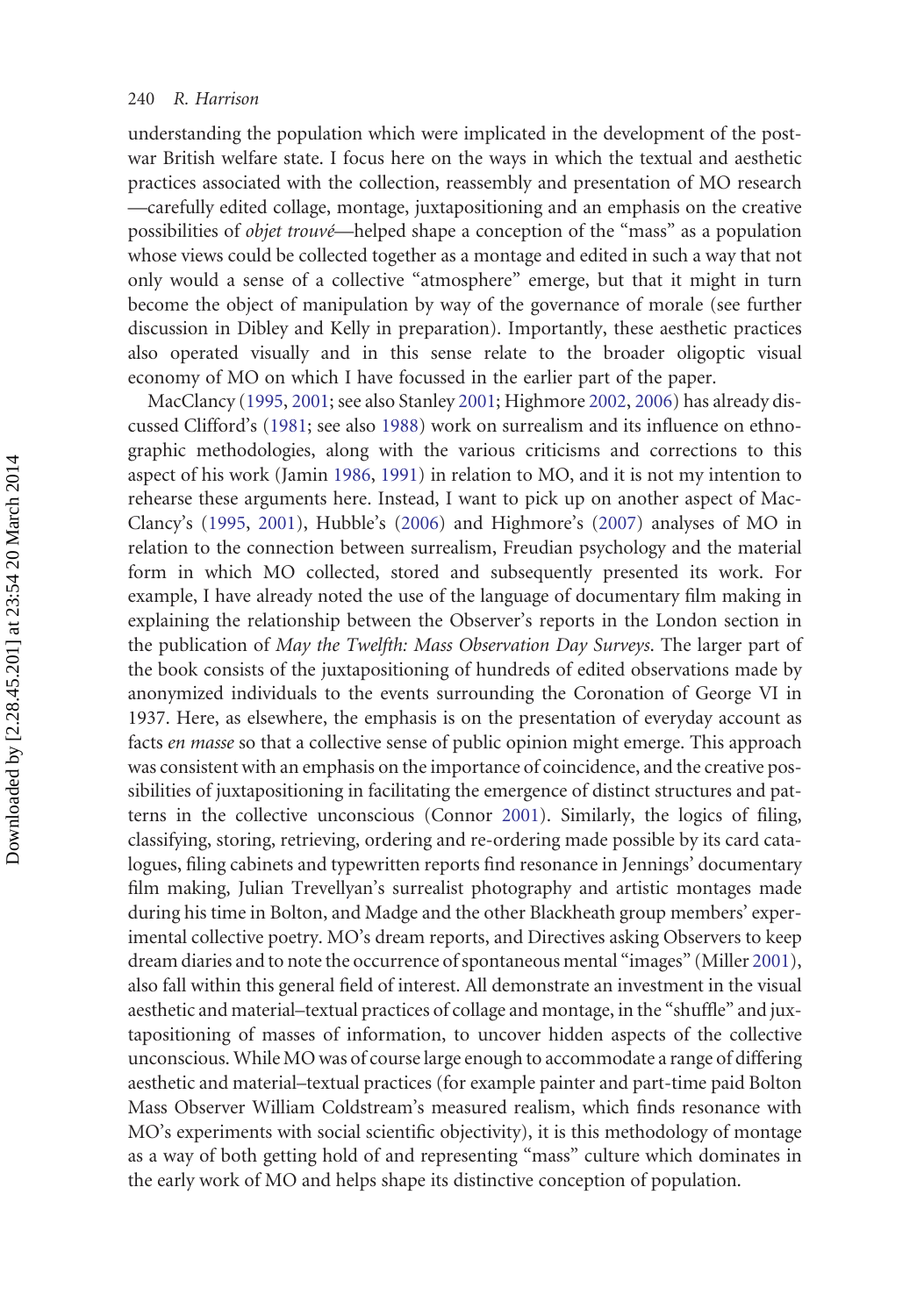Where this conception of "mass" culture gained particular traction governmentally, as a novel way of conceptualizing population, is by way of the alternative it offered to "class" for identifying and articulating cultural difference, and hence in producing new "working surfaces on the social". Kushner ([2004\)](#page-19-0) has convincingly argued against the widespread assumption that MO's anthropological methods targeted working-class populations as de facto colonial indigenes; indeed, despite its predominately middleclass membership it targeted and recruited members from across all class groups.<sup>3</sup> This needs to be understood within the context of a broader refashioning of the middle as the "ordinary" class over this period (see Savage [2010\)](#page-20-0). What was distinctive about MO's conception of the "mass" was its simultaneous proximity to and distance from class categories and notions of the "everyday". Participants perceived themselves to be involved in actively reworking the relationship between individuals and society, based on a belief in the emancipatory potential of participation in MO alongside an exposure to forms of high culture, to build a new society with the capability to reshape itself through informed civic participation. As James Hinton notes,

Mass Observers were exemplifying a modernity which linked reflexive self-exploration to participation in public affairs and, for many of them, an engagement with high culture. You did not have to be an upper-middle-class intellectual to feel alienated from mass culture or to find in engagement with high culture resources for a journey of hope: such feelings were shared by self-consciously enlightened individuals across the class spectrum … this dialectical process of reshaping, [would be] undertaken not by the powerful or the brilliant but by the creative energies of pretty ordinary people who were not prepared to settle for being nothing but ordinary. ([2008](#page-19-0), 235–236 original emphases)

It is within this complicated dialectic that Savage ([2008](#page-20-0), [2010](#page-20-0)) identifies the new interest in the potential for the social sciences as a tool of government which arose in the post-war period. In this way, it could be argued that the notion of the "mass" developed by MO helped to produce novel ways of conceptualizing the relationship between governors and governed, and of society more generally.

I have already made note of the complicated "looping effects" (cf. Hacking [1986,](#page-19-0) [1995](#page-19-0)) involved in participation in MO. What is important here is the idea of the collective unconscious as something which can be shaped, and hence manipulated, by observation and collection of the self and others. It was this sense of morale as an object of collective work, which was subject to being altered by access to particular forms of information, which may have led to MO and its founders' various side projects assuming such an important role in the conceptualization and governance of the British population. The complicated ways in which the relations between collector and collected were organized and ordered, and the ways in which the subjects of research could also contribute directly to the research process, were one of the key ambiguities which might perhaps account for the relative success of MO and its particular role in the development of a new technocratic class fraction (Savage [2008,](#page-20-0) [2010](#page-20-0)). But it seems possible that the idea of the Observer as a "subjective" camera—a self-fashioning liberal subject—and the sense of morale as an object which is open to manipulation and transformation would contribute directly to the large investment in wartime propaganda and the particular form in which this propaganda would take through the GPO/Crown Film Unit and elsewhere.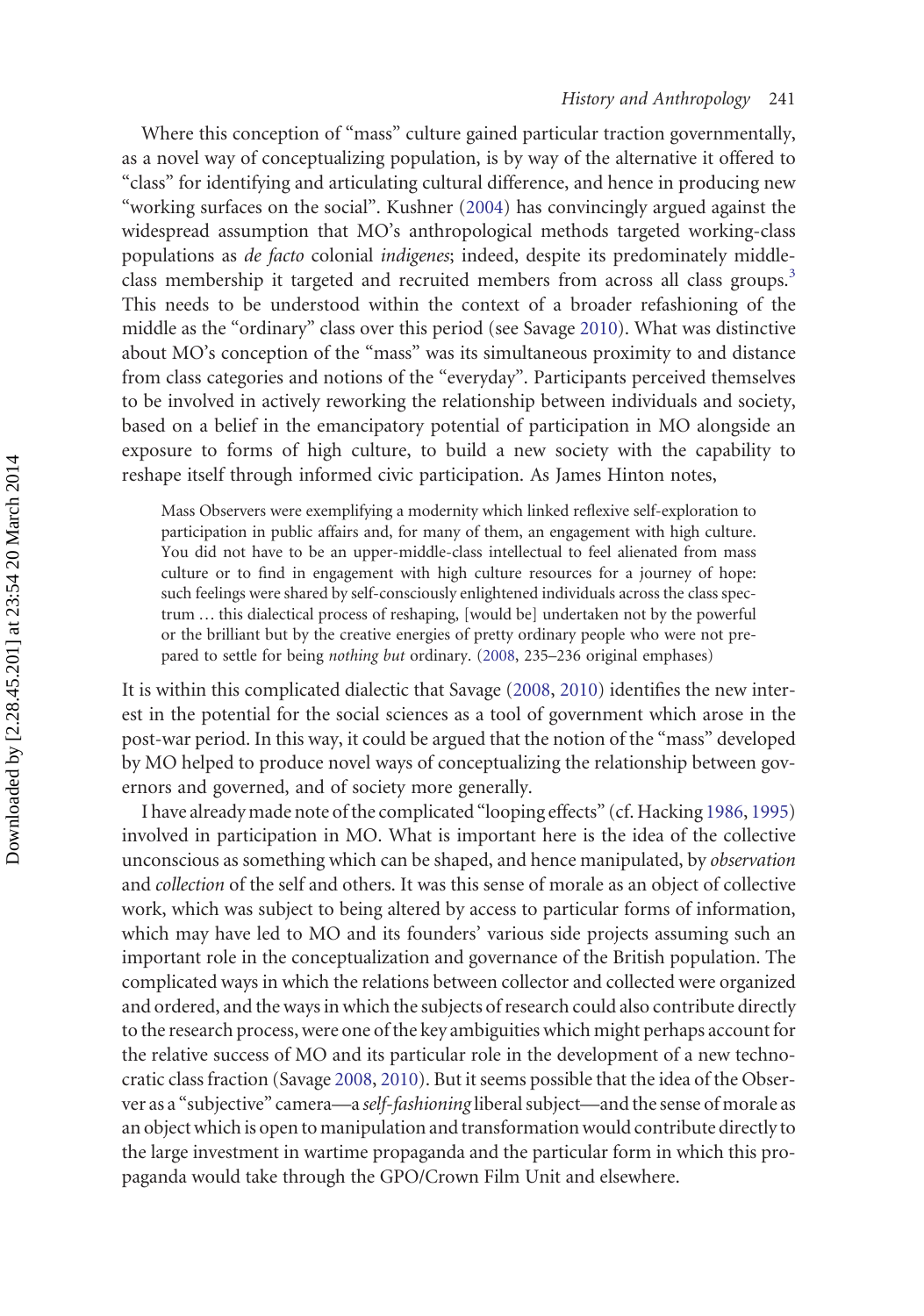#### Conclusion: Knowing and Governing the "Mass"—MO, Morale and the Governance of Population in the Wartime and Post-War British State

Despite the relatively minor and anecdotal place given to MO in the history of the development of anthropology and sociology in Britain, it could be argued that the governmental rationalities established by MO's conceptualization of "mass" society and culture had a direct and lasting influence on the post-war British welfare state. It did this not only through the formation of a distinctive new technocratic middle class, which was subsequently central to the formation of post-war British social science (Savage [2010](#page-20-0)), but also through its extension of oligoptic visual economies from the space of the public museum to the interior and quotidian lives of "ordinary" people and through its particular ways of conceptualizing the "mass" as a population whose views could be collected, edited and manipulated by way of the governance of morale. This conception of the mass owed as much to the mixture of surrealist, "documentary" and journalistic textual and aesthetic practices by which MO collected and presented its data as to the information generated by MO and the work of its founders themselves. Perhaps even more importantly, a comparative perspective on the work of MO sees it emerge as one among many forms of expertise impinging on governmental relations to the population in wartime Britain, where such governmental relations are not directly able to be equated with the activities of the state or with the administrative procedures of the MoI, but in which the governmental rationalities which are established by its operations nonetheless can be considered to have had long-lasting influences on subsequent practices of social government.

The oligoptic visual economy generated in and through MO's fieldwork agencements was not limited to those aspects of its work which were directed at constituting individuals as self-governing subjects. What was most innovative about MO was the ways in which it emphasized new, collectivized forms of self-knowledge which sought to make the population self-governing. These stood in contrast to a range of other contemporary and emergent instruments for knowing population—opinion polls, surveys, census data, etc.—through the stress they placed on the need for these forms of collective self-knowing to constitute a part of the relations between the rulers and the ruled. Of course, these claims should not be taken at face value; they were a part of the rhetoric through which a meritocratic class fraction sought to displace the leadership of traditional "gentlemanly" forms of rule. But this collectivization of oligoptic vision represented a distinctive approach to observing, collecting, ordering, knowing and governing the population, which would become an integral part of metropolitan and colonial British post-war governmental rationalities.

#### Acknowledgements

The research for this article was conducted as part of the Australian Research Councilfunded Discovery Project "Museum, Field, Metropolis, Colony: Practices of Social Governance". In addition to its presentation at the Colonial Governmentalities workshop at the University of Western Sydney in November 2012, versions of this article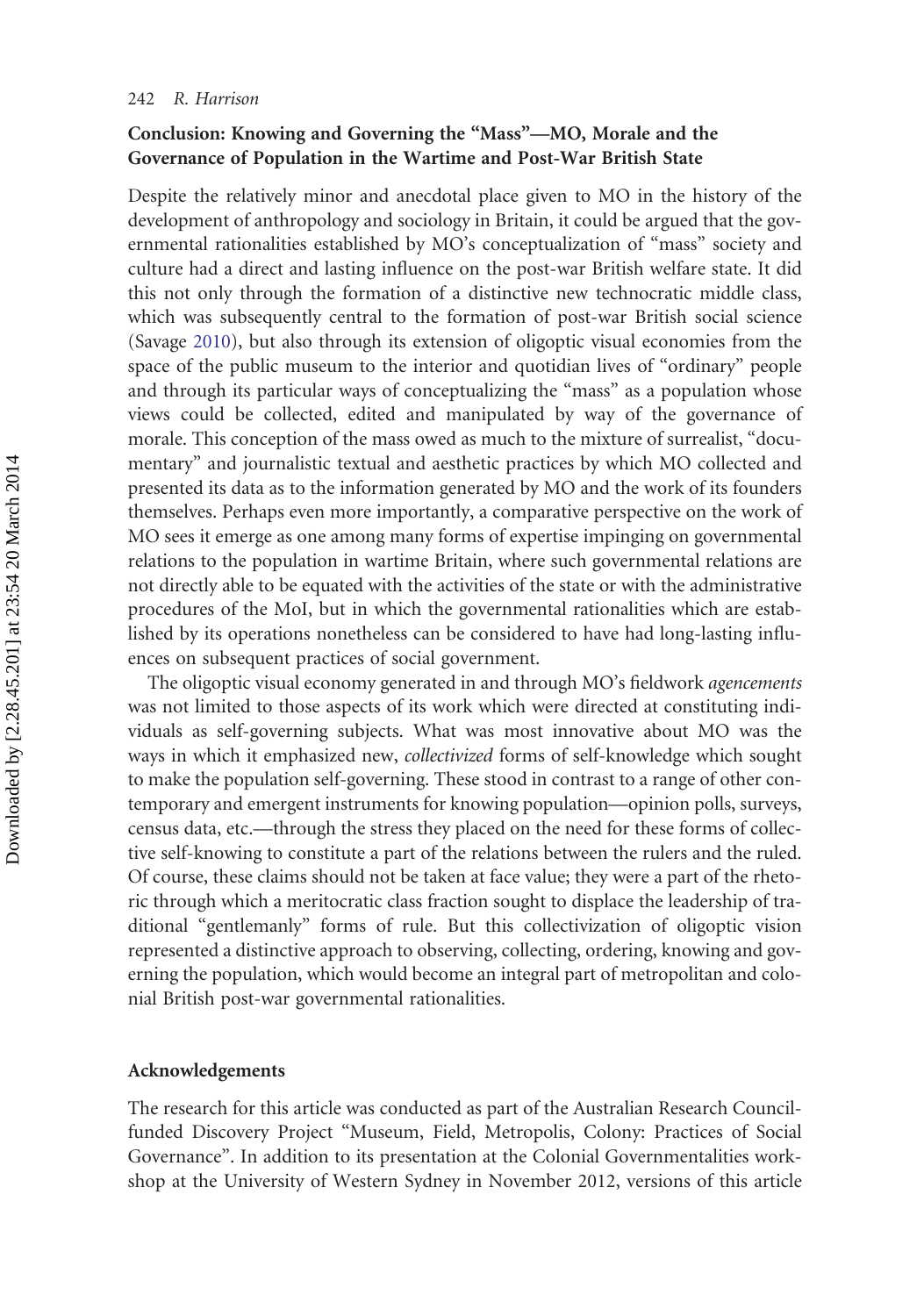<span id="page-18-0"></span>were presented at the Association of Cultural Studies Annual Conference hosted by Sorbonne Nouvelle University in Paris in July 2012 and at the Mass Observation Anniversaries Conference at the University of Sussex in July 2012. Ben Highmore, Tony Bennett and Ben Dibley provided extremely valuable comments on early drafts which were helpful in clarifying aspects of my argument.

#### **Notes**

- [1] A direct link is Charles Madge's work for the non-government organization PEP, which, alongside its influence in the formation of the National Health Service and British post-war planning more generally, was also involved in post-war developments in the British African colonies. But it is also clear that in the process of applying models of administration and social governance which were developed in the practical application of anthropology to colonial contexts and directing them towards the metropole, these models of social governance were in turn transformed and continued to develop in ways which were subsequently redeployed in both colonial and metropolitan contexts following the Second World War.
- [2] For secondary accounts see Calder (1985), Pickering and Chaney ([1986](#page-20-0)), Jeffrey [\(1998\)](#page-19-0), Marcus [\(2001](#page-20-0)), Highmore [\(n.d.](#page-19-0), [2002](#page-19-0)), Hubble [\(2006\)](#page-19-0).
- [3] This is neither to imply that the concept of "race" did not occupy a significant place in the work of MO and its founders (see further discussion in Kushner [2004](#page-19-0)), nor that differences in the ways in which colonial and metropolitan populations were conceived were not implicated in its development of its field methodologies, as I have shown.

#### References

Bennett, T. 1995. The Birth of the Museum: History, Theory, Politics. London: Routledge.

- Bennett, T. 2009. "Museum, Field, Colony: Colonial Governmentality and the Circulation of Reference." Journal of Cultural Economy 2 (1–2): 99–116.
- Bennett, T. 2010. "Making and Mobilising Worlds: Assembling and Governing the Other." In Material Powers: Cultural Studies, History and the Material Turn, edited by T. Bennett and P. Joyce, 188–208. Abingdon: Routledge.
- Bennett, T. 2013a. "The 'Shuffle of Things' and the Distribution of Agency." In Reassembling the Collection: Ethnographic Museums and Indigenous Agency, edited by R. Harrison, S. Byrne, and A. Clarke, 39–59. Santa Fe, NM: SAR Press.
- Bennett, T. 2013b. Making Culture, Changing Society. Abingdon: Routledge.
- Bennett, T., B. Dibley, and R. Harrison. 2014. "Introduction: Anthropology, Collecting and Colonial Governmentalities." History and Anthropology 25 (2): 137–149.
- Bensaude-Vincent, B. 2009. "A Historical Perspective on Science and Its 'Others'." Isis 100 (2): 359– 368.
- British Association for the Advancement of Science. 1929. Notes and Queries on Anthropology. 5th ed. London: Royal Anthropological Institute.
- Calder, A. 1985. "Mass-Observation." In Essays in the History of British Sociological Research, edited by M. Bulmer, 121–136. Cambridge: Cambridge University Press.
- Cantril, H. 1934. "The Social Psychology of Everyday Life." Psychological Bulletin 31 (5): 297–330.
- Clifford, J. 1981. "On Ethnographic Surrealism." Comparative Studies in Social History 23 (4): 539–564.
- Clifford, J. 1988. The Predicament of Culture: Twentieth Century Ethnography, Literature, and Art. Cambridge, MA: Harvard University Press.
- Connor, S. 2001. "'A Door Half Open to Surprise': Charles Madge's Imminences." New Formations, no. 44: 52–62.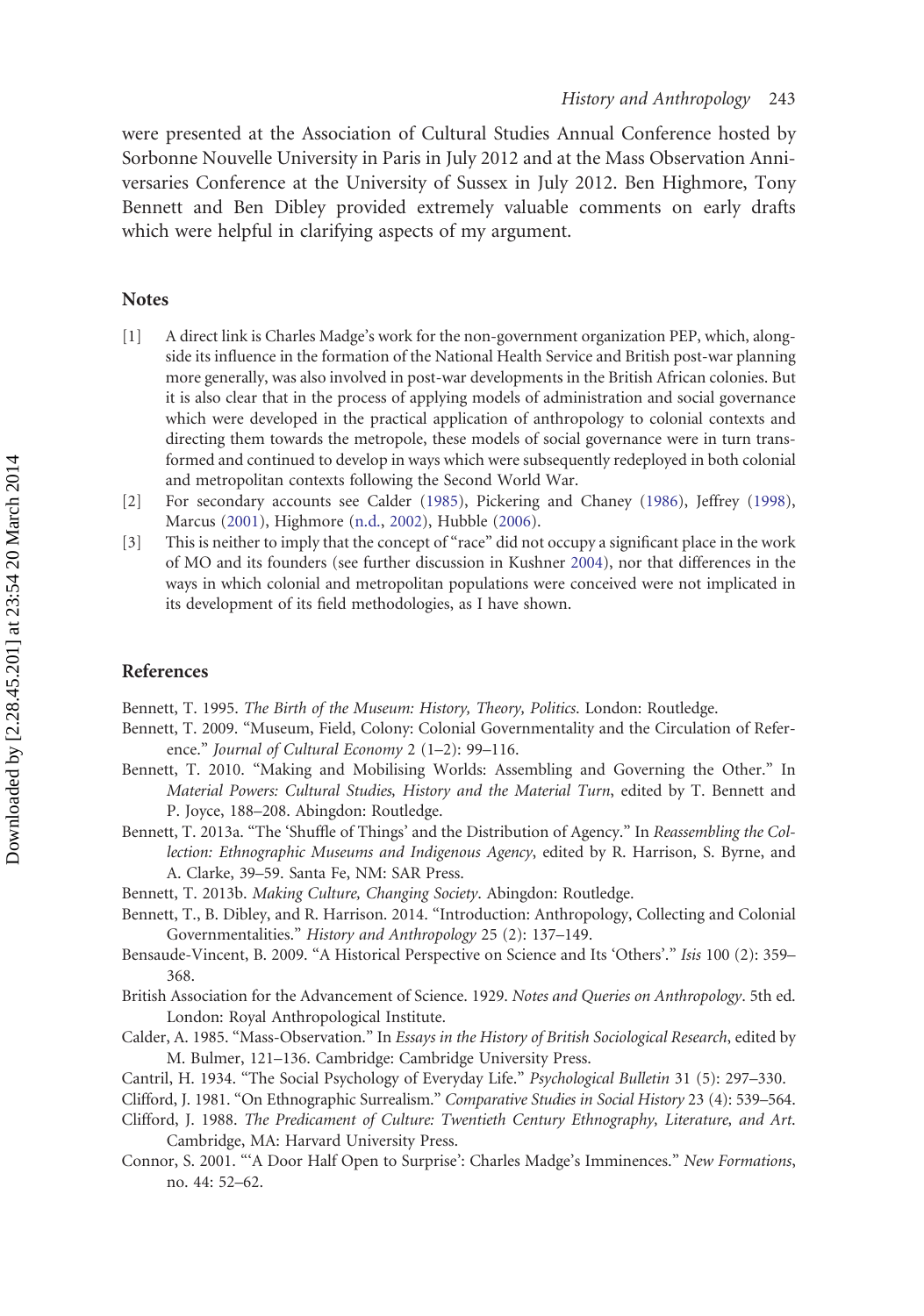<span id="page-19-0"></span>Daston, L. 2008. "On Scientific Observation." Isis 99 (1): 97–110.

- Deagan, M. J. 2001. "The Chicago School of Ethnography." In Sage Handbook of Ethnography, edited by P. Atkinson, A. Coffey, S. Delamont, J. Lofland and L. Lofland, 11–25. Los Angeles, CA: Sage.
- Dibley, B., and M. Kelly. In preparation. "Morale and Mass Observation: Governing the Affective Atmosphere on the Home-Front." Museum and Society.
- Foucault, M. 1988. Technologies of the Self: A Seminar with Michel Foucault. Amherst, MA: University of Massachusetts Press.
- Foucault, M. 2009. Security, Territory, Population: Lectures at the Collège de France 1977–1978. Basingstoke and New York: Palgrave Macmillan.
- Frizzell, D. 1997. Humphrey Spender's Humanist Landscapes: Photo-Documents, 1932–1942. Princeton, NJ: Yale University Press.
- Gosden, C., and F. Larson, with A. Petch. 2007. Knowing Things: Exploring the Collections at the Pitt Rivers Museum 1884–1945. Oxford: Oxford University Press.
- Hacking, I. 1986. "Making Up People." In Reconstructing Individualism: Autonomy, Individuality, and the Self in Western Thought, edited by Thomas C. Heller, Morton Sosna, and David E. Wellbery, 222–236. Stanford, CA: Stanford University Press.
- Hacking, I. 1995. "The Looping Effect of Human Kinds." In Causal Cognition: A Multidisciplinary Debate, edited by Daniel Sperber, David Premack and Ann James Premack, 351–383. Oxford: Oxford University Press.
- Harrisson, T. H. 1971. "The Mass Observation Archive at Sussex University." ASLIB Proceedings 23 (8): 398–411.
- Harrisson, T. H., and C. Madge. 1940. War Begins at Home. London: Chatto and Windus.
- Hasenbank, A. 2011. "Mass-Observation and the Praxis of Print." Inquire: Journal of Comparative Literature 2 (1). Accessed June 14, 2013. <http://inquire.streetmag.org/articles/41>
- Highmore, B. n.d. "Everyday Life and the Birth of Mass Observation." Mass Observation Online, Adam Matthew Digital.
- Highmore, B. 2002. Everyday Life and Cultural Theory: An Introduction. London: Routledge.
- Highmore, B. 2006. "Hopscotch Modernism: On Everyday Life and the Blurring of Art and Social Science." Modernist Cultures 2 (1): 70–79.
- Highmore, B. 2007. "Walls Without Museums: Anonymous History, Collective Authorship and the Document." Visual Culture in Britain 8 (2): 1–20.
- Hinton, J. 2008. "The 'Class' Complex': Mass-Observation and Cultural Distinction in Pre-War Britain." Past and Present 199 (1): 207–236.
- Hubble, N. 2006. Mass Observation and Everyday Life: Culture, History, Theory. London: Palgrave Macmillan.
- Jamin, J. 1986. "L'ethnographie: Mode D'inemploi." In Le Mal et La Douleur, edited by J. Hainard and R. Kaehr, 45–79. Neuchatel: Musee d'Ethnographie.
- Jamin, J. 1991. "Anxious Science: Ethnography as a Devil's Dictionary." Visual Anthropology Review 7 (1): 84–91.
- Jeffrey, T. 1998. "Mass Observation: A Short History." Mass-Observation Archive Occasional Paper No. 10, Mass-Observation Archive, University of Sussex Library, Sussex.
- Jennings, H., and C. Madge, with T. O. Beachcroft, J. Blackburn, W. Empson, S. Legg, and K. Raine. 1937. May the Twelfth: Mass Observation Day Surveys. London: Faber & Faber.
- Joyce, P. 2013. The State of Freedom: A Social History of the British State Since 1800. Cambridge: Cambridge University Press.
- Kittler, F. A. 1999. Gramophone, Film, Typewriter. Stanford: Stanford University Press.
- Kushner, T. 2004. We Europeans? Mass-Observation, 'Race' and British Identity in the Twentieth century. Ashgate: Aldershot and Burlington.
- Latour, B. 1987. Science in Action: How to Follow Scientists and Engineers Through Society. Cambridge, MA and London: Harvard University Press.